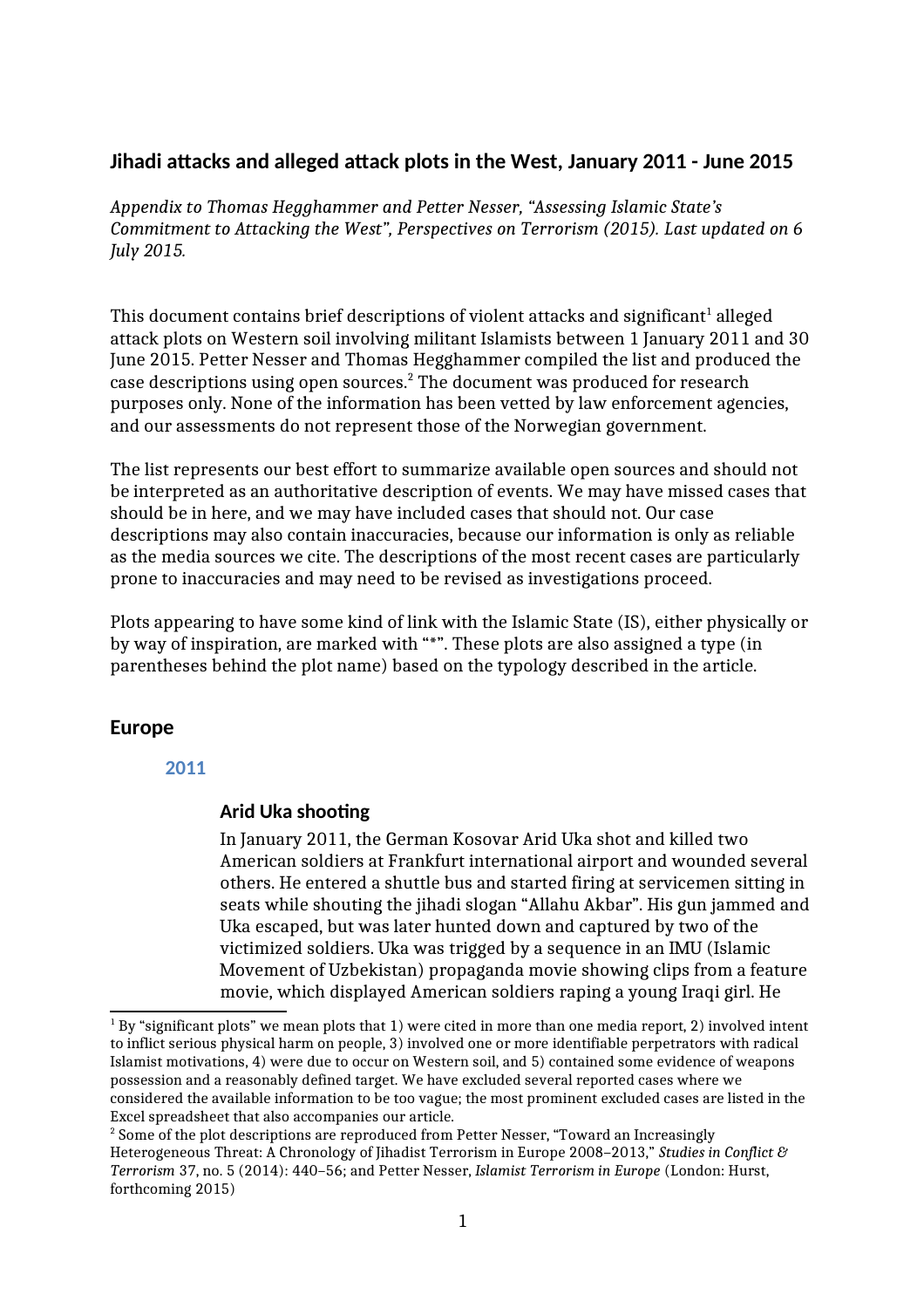also had contacts with well-known salafis in Frankfurt and other parts of Germany via social media, but did not seem to have belonged to an organized group. He came from a religious family and did relatively well in school, but suffered from some psychological problems. Reportedly he withdrew from social contacts in the months leading up to the attacks, spending much of his time surfing jihadi websites.<sup>3</sup>

### **El-Kebir plot**

In April 2011, German authorities disrupted an al-Qaida linked terrorist cell led by the Moroccan Abdeladim El-Kebir. El-Kebir had attended training in Waziristan, Pakistan, in 2010. He was tasked by al-Qaida handler Younis al-Mauritani to carry out mass casualty bomb attacks in Germany, most likely against a bus other transportation. El-Kebir was said to have recruited and indoctrinated three other cell-members, and the plotters had started assembling bomb-making materials and scouting targets before the cell was disrupted. In May, one individual referred to as Halil S., who escaped the first arrests, pursued a "Mumbai-style" hand weapons-based attack on his own, seeking advice and receiving instructions from Anwar al-Awlaki and AQAP in Yemen.<sup>4</sup>

### **Irfan Naseer plot**

In September 2011, U.K. security services launched an operation against a terrorist cell composed of British-Pakistanis believed to be plotting a series of suicide bombings. $^5\,$  The cell was headed by Irfan Naseer, who had attended Harakat al-Mujahidin (HuM) training facilities in Pakistan in 2009 and later connected with al-Qaida handlers in Waziristan during the spring 2011.<sup>6</sup> Reportedly, the bombs were supposed to be made from ammonium nitrate.

### **2012**

#### **Merah attacks**

In March 2012, the young French-Algerian Mohammed Merah executed a series of single actor shooting attacks in Montauban and Toulouse, Southern France.<sup>7</sup> Merah first killed three French soldiers in two separate assaults with an automatic pistol, approaching and escaping the attack scene on a motorbike. Using a similar modus operandi he then launched a horrendous attack on a Jewish school killing one teacher and three children. Merah was first portrayed as a lone wolf, but he had interacted with an extremist network in France, other European countries and the

4 Ibid. pp 236-237.

<sup>3</sup> Guido W. Steinberg, *German Jihad: On the Internationalization of Islamist Terrorism* (New York: Columbia University Press, 2013), pp 3 ff.

<sup>5</sup> http://www.theguardian.com/uk/2013/feb/21/three-wouldbe-suicide-bombers-guilty-terror

<sup>6</sup> http://www.telegraph.co.uk/news/uknews/terrorism-in-the-uk/9885967/Birmingham-plot-Missingmember-of-cell-could-be-plotting-second-attack.html

 $^7$  Virginie Andre and Shandon Harris-Hogan, "Mohamed Merah: From Petty Criminal to Neojihadist,"  $\,$ *Politics, Religion & Ideology* 14, no. 2 (2013): 307–19

http://www.tandfonline.com/doi/abs/10.1080/21567689.2013.792655? journalCode=ftmp21#.VZokvfmqqko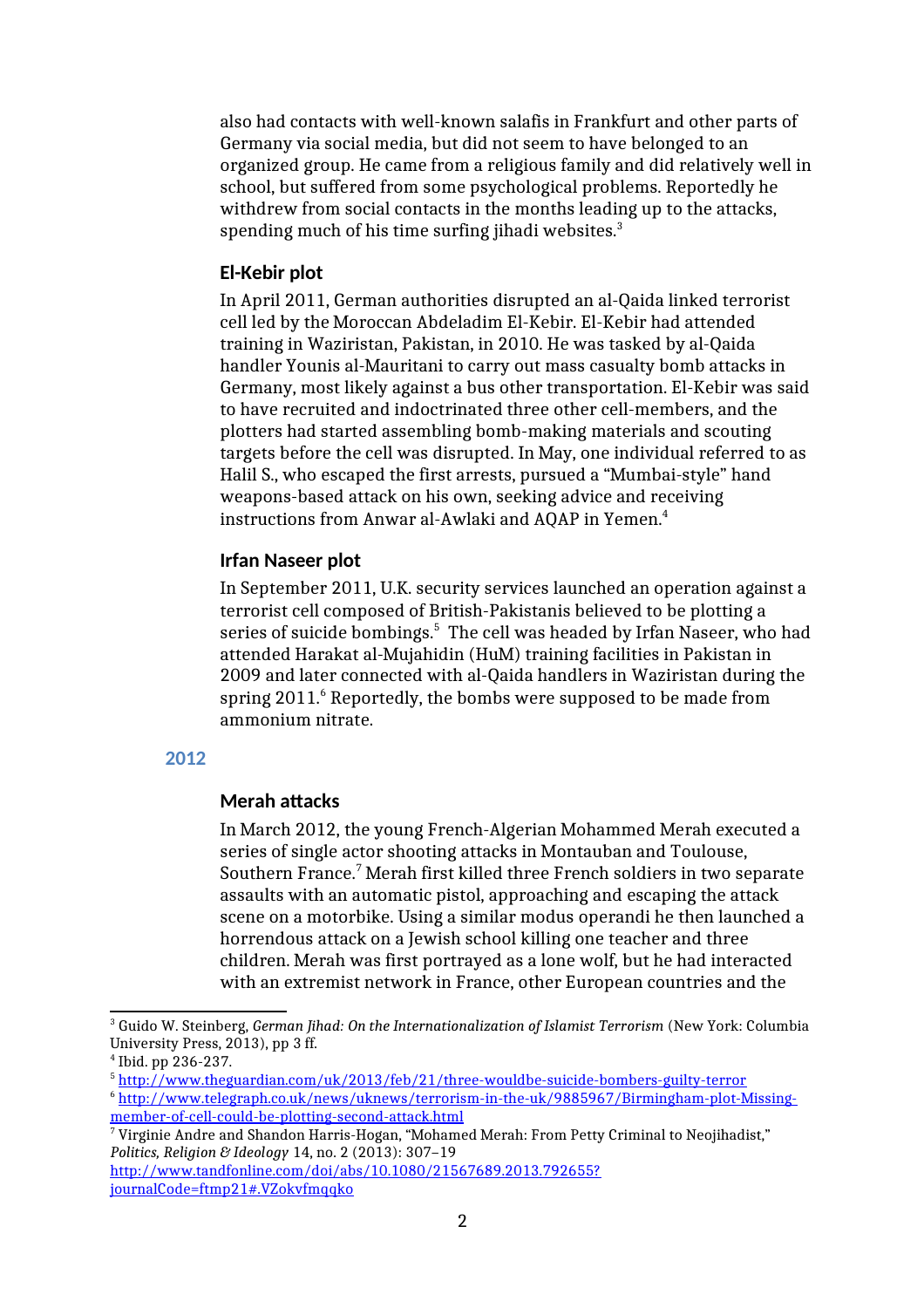Middle East, and he attended training camps associated with the Pakistani Taliban (TTP) in Waziristan, Pakistan, where he also is believed to have met al-Qaida handlers who told him to do something in France.<sup>8</sup> Merah was rounded up and killed by security forces after a 30-hour siege. He told police investigators he acted on behalf of al-Qaida.<sup>9</sup> Interestingly, in 2015, media sources reported that Merah's stepbrother was believed to be one of the men featuring in a video where ISIS executed a man accused of being a Mossad spy.<sup>10</sup>

## **Milan synagogue plot**

In March 2012, Italian police arrested Mohamed Jarmoune in Brescia, Northern Italy, on suspicion of plotting a terrorist attack against the Via Della Guastalla synagogue in Milan. He had conducted detailed research into the premises of the synagogue, and had discussed terrorist tactics for a "jihad mission" online, via fake Facebook-profiles. The incident also led to the arrest of a woman in the U.K., with whom Jarmoune shared extremist materials. $11$ 

### **Luton cell**

In April 2012, U.K. anti-terrorism police arrested five men, aged between 21 and 30, in Luton, who were suspected of plotting terrorist attacks. Three of them were of Pakistani origin, and one was from a Bengali background. According to media reports, those arrested had been involved in a wide range of activities, encouraging and supporting militancy, and they wanted to become foreign fighters in AfPak. However, there were also reports that they had pursued a concrete plan to launch an attack on a British military facility with an improvised explosive delivered by model car. The alleged leader of the cell communicated with an al-Qaida handler in Pakistan, whereas the "second-in-command" traveled to Pakistan, and appeared to be in charge of recruiting Britons for jihadi training abroad.<sup>12</sup> The plotters were in possession of several al-Qaida training manuals, including AQAP's Inspire Magazine promoting simple "do-it-yourselves" attacks.<sup>13</sup> The contact in Pakistan does not appear to have instructed the cell in connection with the UK attack plot, however. $^{14}$ 

<sup>8</sup> http://www.liberation.fr/societe/2012/07/17/transcription-des-conversations-entre-mohamedmerah-et-les-negociateurs\_833784

<sup>&</sup>lt;sup>9</sup> Ibid.

<sup>10</sup> http://rt.com/news/239857-isis-extremists-french-citizens/

<sup>11</sup> http://www.dailymail.co.uk/news/article-2115431/Woman-40-arrested-London-terror-raid-policeprobe-secret-Facebook-plot-blow-Italian-synagogue.html and

http://www.clarionproject.org/research/development-home-grown-jihadist-radicalisation-italy http://www.clarionproject.org/research/development-home-grown-jihadist-radicalisation-italy ("Living a secluded life between work and his parents' house, Jarmoune spent all his time –up to 15 hours a day– online, disseminating jihadist material and connecting with like-minded individuals around the world") <sup>12</sup> http://www.lutontoday.co.uk/news/crime/luton-al-qaeda-inspired-terrorists-jailed-for-44-years-1-5013407

<sup>&</sup>lt;sup>13</sup> http://www.lutontoday.co.uk/news/crime/luton-al-qaeda-inspired-terrorists-jailed-for-44-years-1-5013407

<sup>&</sup>lt;sup>14</sup> http://www.theguardian.com/uk/2013/apr/18/four-jailed-toy-car-plot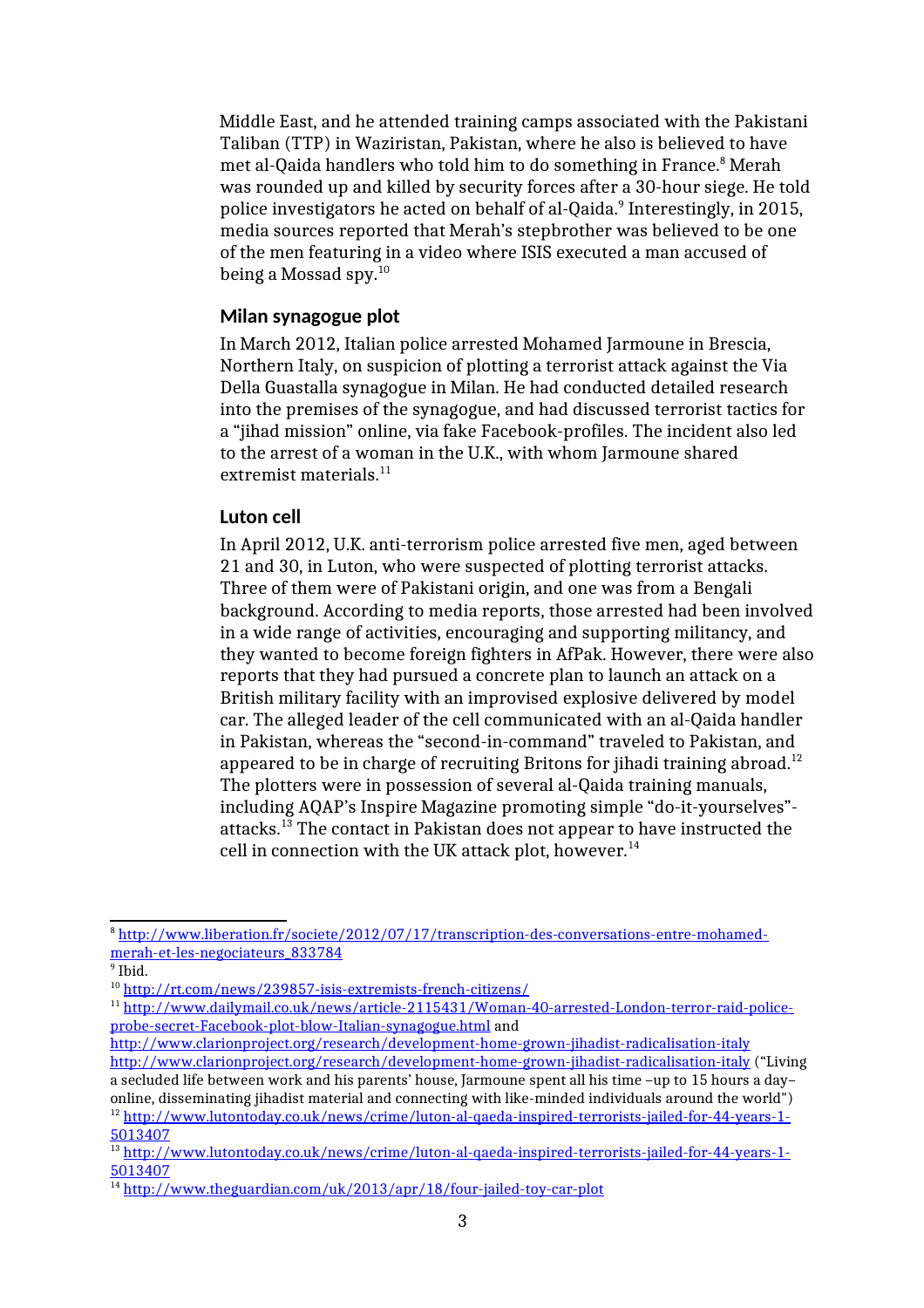## **EDL plot**

In June 2012, a gang composed of British-Pakistani and British-Bengali extremists from Birmingham prepared a terrorist attack against a rally organized by the right-wing, anti-Islam extremist organization English Defence League (EDL) in Dewsbury, U.K. The group was discovered by coincidence during a routine traffic control, driving from Dewsbury to Birmingham after learning that the EDL rally had ended early. One of their cars contained a number of knives, machetes, swords and a sawn-off shot gun, in addition to an improvised explosive (pipe bomb) made out of fireworks and nails and ball bearings meant to function as shrapnel. The militants admitted intent to attack EDL on the grounds that the organization had insulted the Prophet Mohammed, and they received up to 19, 5 years sentences each.<sup>15</sup> They drew inspiration and advice from AQAP's Inspire magazine.<sup>16</sup>

# **Wootton Bassett plot**

In July 2012, U.K. authorities disrupted a plot by the jihadi convert Richard Dart (29) and two accomplices, Imran Mahmood and Jahangor Alom, to kill U.K. intelligence officials in Royal Wootton Bassett, including heads of MI5 and MI6.<sup>17</sup> Mahmood and Jahangor had received training in Pakistan over a two-year period and try to recruit others to Pakistan training camps. Dart's radicalization is believed to have begun through his interaction with an Islamist extremist group and website called "Muslims against Crusades".<sup>18</sup> The plotters were secretive and cautious, communicating in sign-language and codes so as to avoid detection. Investigators retrieved samples of nitroglycerin, RDX and PETN from Mahmood's rucksack.<sup>19</sup>

## **Gibraltar plot**

In August 2012, Spanish and French authorities made coordinated arrests of suspected terrorists hailing from Chechnya, Turkey and Dagestan. They were believed to be plotting terrorist attacks in Gibraltar, possibly using paragliders to bomb a shopping center. The suspects were in possession of explosives and suspicious videos. The purported ringleader, a Dagestani, former Russian special soldier, was believed to have connected with al-Qaida and the Uzbek Islamic Jihad Union (IJU) in Waziristan, Pakistan in 2010, and to have taken part in terrorism-related activities internationally, before he was captured.<sup>20</sup>

# **\*Cannes-Torcy attack (type 5)**

In September 2012, two jihadis threw a hand grenade into a Jewish bakery in a suburb of Paris. One of them, a former delinquent turned religious, was rounded up and shot dead in an exchange of fire with the police in

<sup>15</sup> http://www.theguardian.com/uk/2013/jun/10/six-would-be-terrorists-edl-jailed

<sup>16</sup> http://www.theguardian.com/uk/2013/apr/30/six-plead-guilty-plot-edl

<sup>17</sup> http://www.dailymail.co.uk/news/article-2314594/Muslim-convert-Richard-Dart-refuses-stand-docksentenced-years-prison-terrorism-offences.html

<sup>&</sup>lt;sup>18</sup> http://www.theguardian.com/uk/2013/mar/15/muslim-convert-bbc-documentary-terrorism <sup>19</sup> http://www.bbc.co.uk/news/uk-22294720

<sup>&</sup>lt;sup>20</sup> http://edition.cnn.com/2013/03/01/world/europe/france-terrorism-arrests/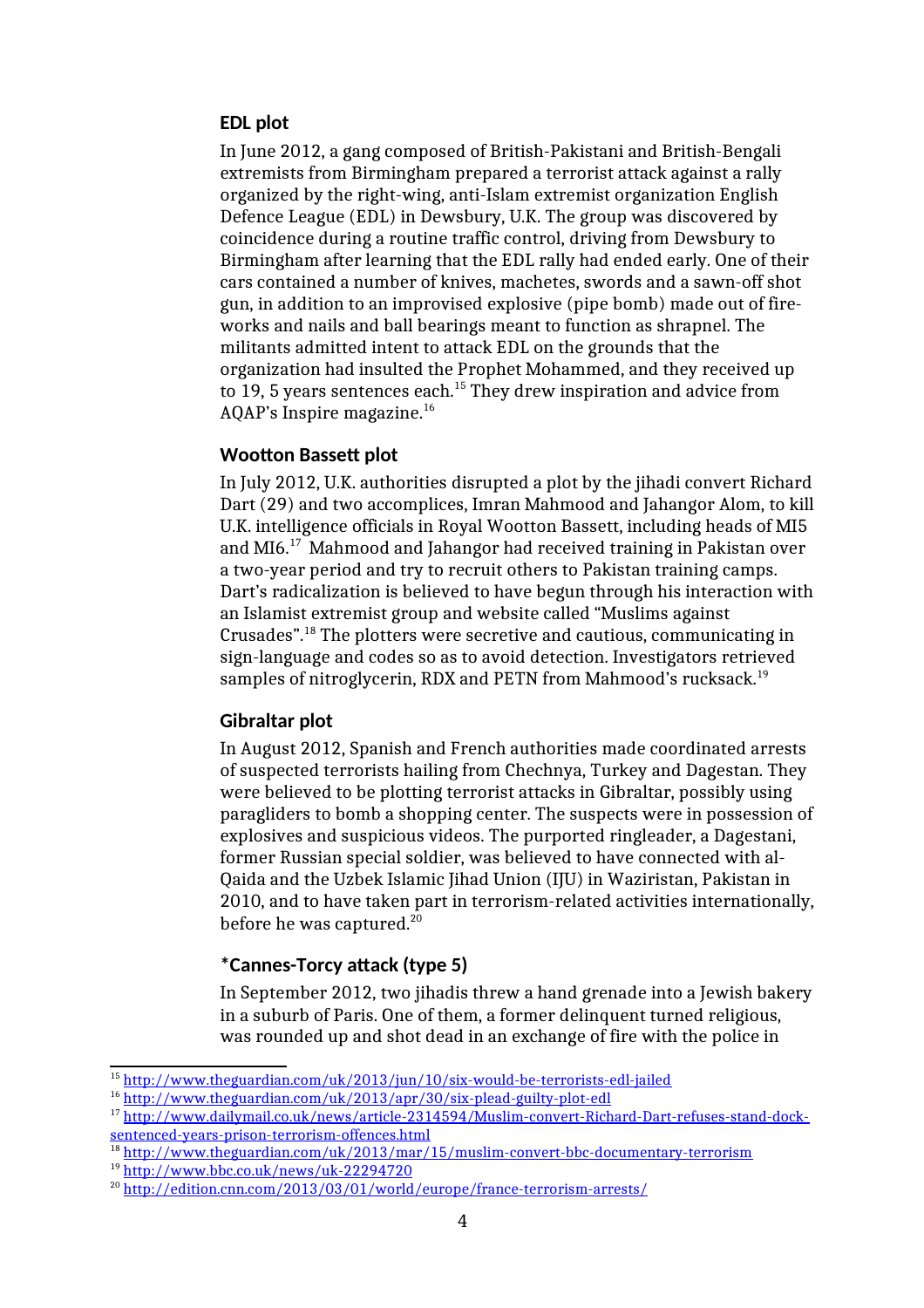early October. This man, Jeremie Sidney (33), had become radicalized in jail and joined a militant network dubbed the "Cannes-Torcy network" by French security officials. The network was involved in recruitment for al-Qaida's wing in the Syrian jihad, Jabhat al-Nusra (JAN), and dissemination of jihadi propaganda. Members of the network later appear to have joined ISIS. From Sidney's home, police investigators retrieved what appeared to be a target list of Jewish associations.<sup>21</sup>

#### **2013**

## **Echaabi plot**

In February 2013, the Moroccan Mohammed Echaabi was arrested in Valencia, Spain on suspicion of plotting a global jihad-inspired attack on public figures, or other targets in Spain or other European countries. $^{22}$ Some reports indicated that a high-ranking Arab official was one of the intended targets.<sup>23</sup> The suspect had attempted to obtain explosives and firearms, and Spanish officials underscored how his profile resembled that of Mohammed Merah, the man behind murders of French soldiers and Jewish children in Southern France in 2012.<sup>24</sup> Echaabi had tried, but failed to enter Gaza via Egypt, with a view to launching an attack on Israeli interests. He had also tried to enter Morocco with intention of carrying out an attack, according to media reports.<sup>25</sup> Echaabi has not been tied to specified terrorist networks, but has rather been described as an al-Qaidainspired "Lone Wolf", who appears to have radicalized and educated himself online.

#### **Hedegaard attack**

In February 2013, an individual dressed as a mailman approached the home of former journalist and a fiercely outspoken Islam-critic Lars Hedegaard (70) in Copenhagen, and attempted to kill him with a handgun.<sup>26</sup> The attacker fired one shot that missed Hedegaard's head, after which the gun malfunctioned in an attempt to fire another. The attacker then fled the scene. Investigations showed that the attack was preplanned, and a car he had rented was placed outside Hedegaard's two weeks before the attack, likely to conduct reconnaissance. Hedegaard has been a highly controversial figure in Danish public debate and even went to trial on racism charges based on his harsh Islam critique. However, he was freed from the charges by the Danish High Court. The suspected attacker was a 26-year-old Danish-Palestinian (addressed as BH) with ties to extremists in Denmark (for example people involved in the Glostrup cell disrupted in 2005).<sup>27</sup> There are indications that he spent time in Lebanon in the time before the attack (he told a friend he had married in Lebanon

<sup>21</sup> http://edition.cnn.com/2014/08/28/world/europe/france-suspected-isis-link/

<sup>22</sup> http://edition.cnn.com/2013/02/08/world/europe/spain-terrorist-suspect-arrest/

 $^{23}$  http://elpais.com/m/elpais/2013/02/12/inenglish/1360694924\_039364.html

<sup>&</sup>lt;sup>24</sup> http://edition.cnn.com/2013/02/08/world/europe/spain-terrorist-suspect-arrest/

 $25$  Ibid.

<sup>26</sup> http://politiken.dk/magasinet/feature/ECE2282067/attentatmanden-ringede-to-gange/

<sup>&</sup>lt;sup>27</sup> http://www.jyllands-posten.dk/protected/premium/indblik/Indland/ECE6691232/Den+mist %C3%A6nkte+attentatmands+to+ansigter/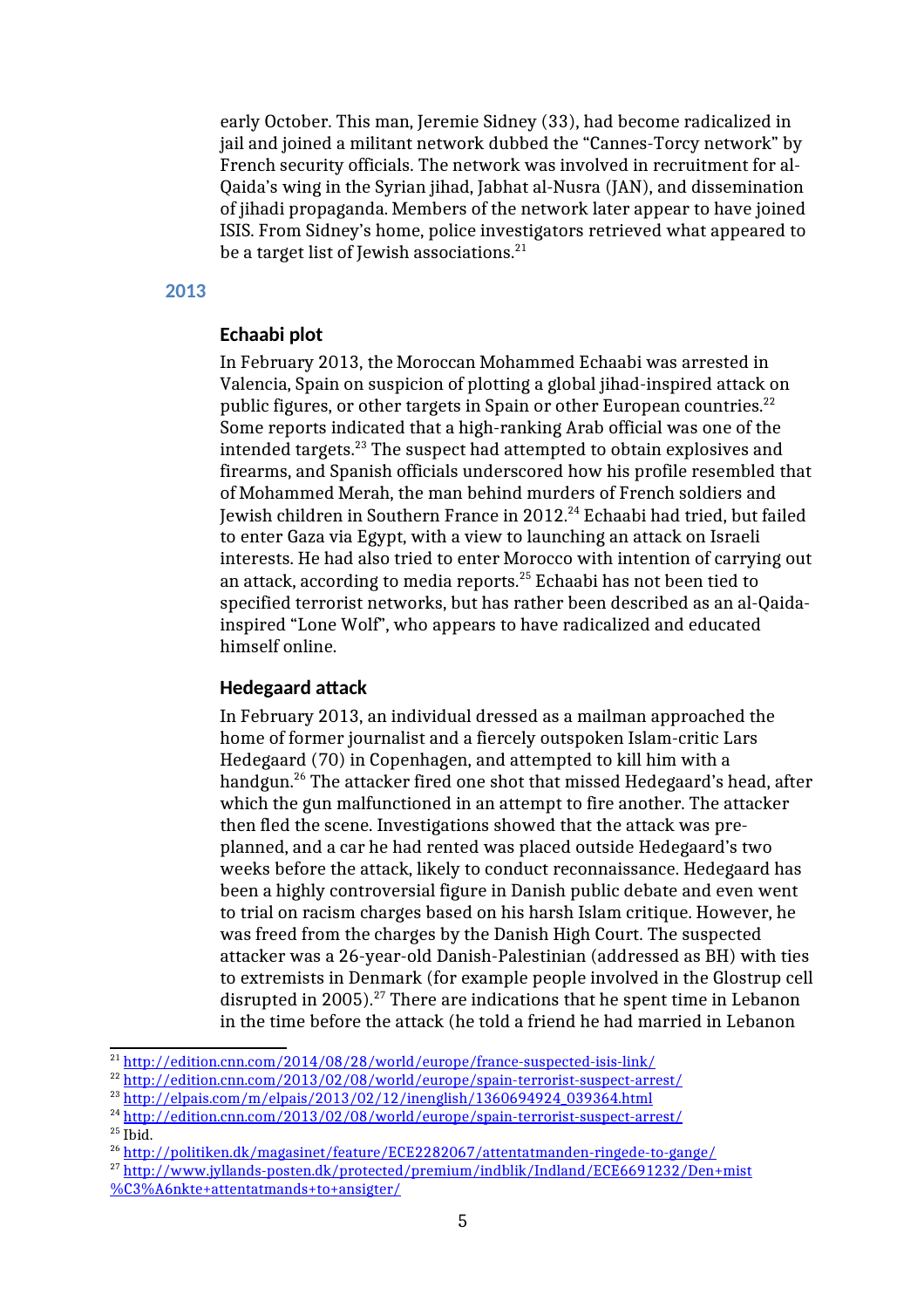one month before the shooting).<sup>28</sup> After fleeing the scene of the attack he travelled to Lebanon. From there he appears to have traveled in and out of Syria via Turkey, were he is suspected of having joined the insurgency.<sup>29</sup> It is not known which group he was affiliated with, but after he was arrested in Turkey on his way to Denmark again on 14 April 2014. It was later rumored that he had been released from jail in exchange for Turkish ISIS prisoners.<sup>30</sup>

### **Marignane plot**

In March 2013, two suspected jihadi terrorists were detained in the South France city of Marignane near Marseilles, because it was believed that they were plotting a terrorist bomb attack on French soil. $31$  Police said they uncovered a makeshift bomb laboratory in the house of one of those arrested. Government officials told reporters they believed the attack was supposed to be a tribute to Mohammed Merah. The arrestees had made tributes to Mohammed Merah on Facebook, and automatic weapons and explosives were seized in the counter-terrorism operation. One of them tried to go to Tunisia to meet up with an AQIM-leader, but was arrested at the airport in France.<sup>32</sup> The explosive included 50 grams of TATP,  $4,5$ kilograms of nitrate-fuel mixture, 68 kilograms of nitrate and two liters of acetone which would enable the production of 600 grams more of TATP.<sup>33</sup>

## **Bonn plot**

In March 2013, German authorities arrested four extreme salafis suspected of plotting to assassinate right-wing politician and leader of the Pro-NRW Party, Markus Beisicht. Police raids were launched against three radical Islamist associations dubbed Dawa FFM, Islamische Audios and An-Nussrah, which all had an online presence and pursued fundraising, recruitment and propaganda on behalf of jihadi movements.<sup>34</sup> Two of the suspects were apprehended while they were driving a car near the politician's residence, and police confiscated one firearm and explosives among their belongings. It was later turned out that one of the men had also tried, but failed to bomb Bonn Central Station in December 2012, with a bomb device made out of ammonium nitrate (fertilizer) mixture, which failed to explode.<sup>35</sup>

 $28$  Ibid.

<sup>29</sup> http://politiken.dk/magasinet/feature/ECE2282067/attentatmanden-ringede-to-gange/

<sup>30</sup> http://www.dr.dk/Nyheder/Indland/2014/10/11/225946.htm

<sup>&</sup>lt;sup>31</sup> http://www.nytimes.com/2013/03/08/world/africa/2-french-citizens-accused-of-terrorist-plot.html?  $r=0$ 

 $\frac{32 \text{ http://www.scostsman.com/news/world/plot-to-blow-up-eiffel-tower-and-louvre-foiled-1-3473342}}{32 \text{ http://www.scostsman.com/news/world/plot-to-blow-up-eiffel-tower-and-louvre-foiled-1-3473342}}$ 

<sup>33</sup> http://www.express.co.uk/news/world/487930/France-foils-terror-plot-to-blow-up-Eiffel-Tower-andthe-Louvre

<sup>34</sup> http://www.spiegel.de/international/germany/islamist-murder-plot-and-raid-put-salafists-underpressure-a-888949.html

<sup>&</sup>lt;sup>35</sup> http://www.ksta.de/koeln/attentats-versuche-prozess-gegen-terror-

verdaechtige,15187530,28186830.html and http://www.dw.de/german-terrorism-trial-gets-off-tohalting-start/a-17909087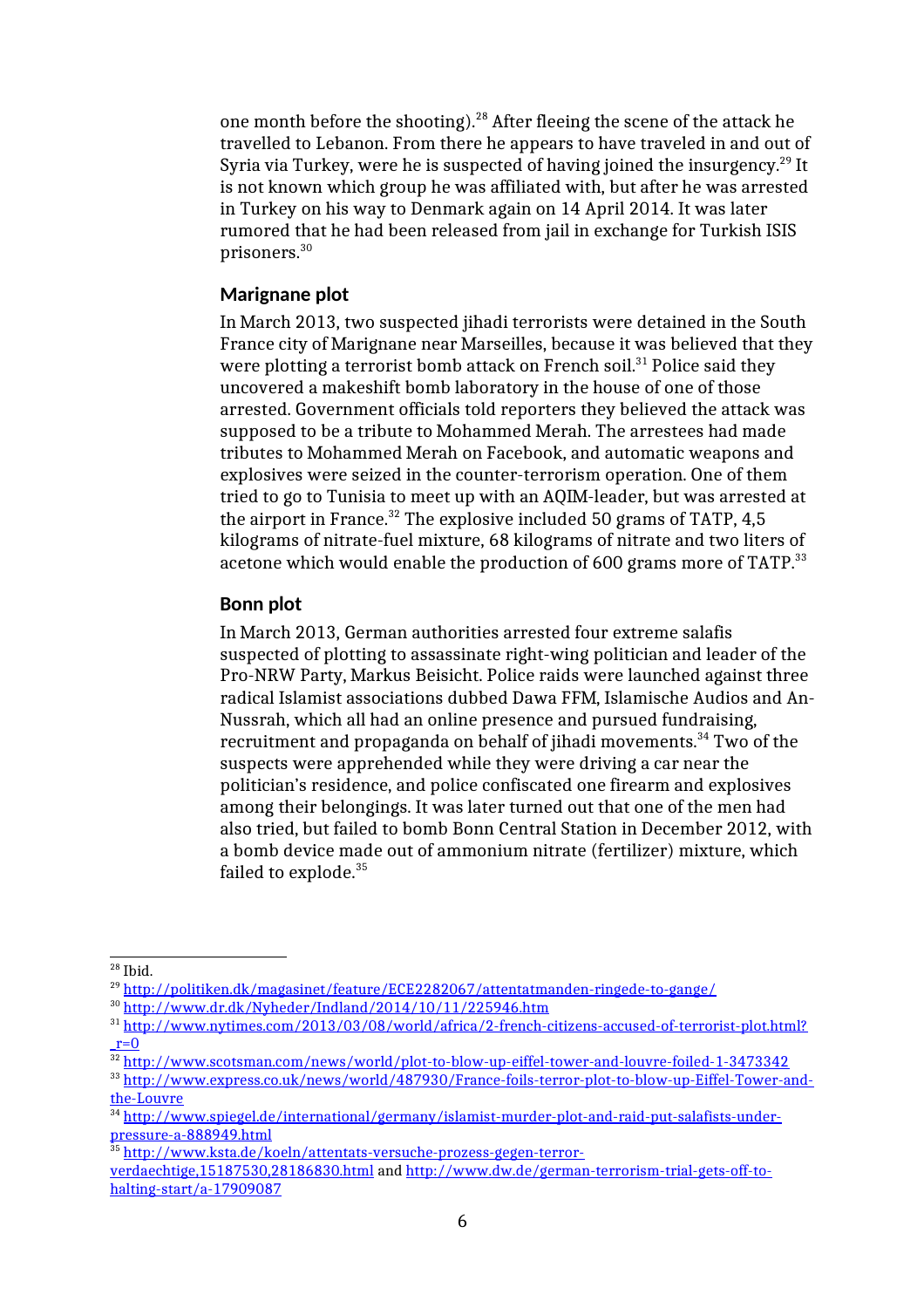## **Lee Rigby murder**

On 22 May 2013, two Britons of Nigerian decent, Michael Adebolajo (Mujaahid Abu Hamza) (28) and Michael Adebowale (22), killed a soldier of the British Army, Drummer Lee Rigby near the Royal Artillery Barracks in Woolwich, South-East London. The assailants ran Rigby down with a car before hacking him to death with knives and a meat cleaver, attempting to decapitate the victim while shouting "Allahu Akbar".<sup>36</sup> The killers remained at the murder scene and talked to bystanders while allowing them to film. They said the attack was aimed at the British soldier as revenge for Muslims he had killed in Iraq and Afghanistan. Investigation revealed that Adebolajo had been a longstanding member of the U.K. Islamist scene surrounding al-Muhajiroun spin-offs and Anjem Choudary, and that he had been arrested in Kenya in 2010 on his way to join al-Shabaab in Somalia. When police arrived on the scene the jihadis charged against them armed with an old revolver that misfired, and injured the shooter only.<sup>37</sup>

### **Paris stabbing**

On 27 May 2013, only five days after the killing of Drummer Lee Rigby, a convert named Alexandre Dhaussy attacked a French soldier patrolling a train and subway traffic hub in the La Défense financial area of Paris.<sup>38</sup> The attacker jumped the guard and stabbed him with a box-cutter in the neck. He was known by security services to have radicalized over the last few years, but I did not find information suggesting he was part of an organized jihadi network.<sup>39</sup> The attack was believed to have been inspired or trigged by the U.K. soldier attack days before.

#### **France assassination plot**

In June 2013 French security services apprehended six individuals aged between 22 and 38 suspected of plotting attacks on public figures in France.<sup>40</sup> Four of the suspects held French citizenships whereas one hailed from Benin and another from Comoros. One public prosecutor told the press that the plotters represented most serious terrorist threat in France since the attacks by the GIA in the 1990s. Those arrested were known to previously have been involved in armed robberies.

#### **Lyes Darani plot**

In October 2013 French police arrested a terrorist suspect named Lyes Darani in Lille.<sup>41</sup> He was in the possession of a bomb manual and a martyrdom testament, and had returned to France from Syria via Lebanon.

http://www.wsj.com/articles/SB10001424127887324412604578512432273276190

<sup>36</sup> http://isc.independent.gov.uk/committee-reports/special-reports

 $37$  Ibid.

<sup>38</sup> http://www.telegraph.co.uk/news/worldnews/europe/france/10092487/Islamic-convert-chargedwith-attempting-to-kill-French-soldier.html

<sup>39</sup> http://www.dailystar.com.lb/News/International/2013/May-29/218753-french-police-arrest-suspectin-soldier-stabbing.ashx and

<sup>40</sup> http://www.france24.com/en/20130625-france-arrests-paris-terrorism-radical-islam-attacks-police and http://www.bbc.co.uk/news/world-europe-23045277

<sup>41</sup> http://www.lavoixdunord.fr/region/terrorisme-des-projets-d-attentats-dejoues-et-un-ia0b0n2471502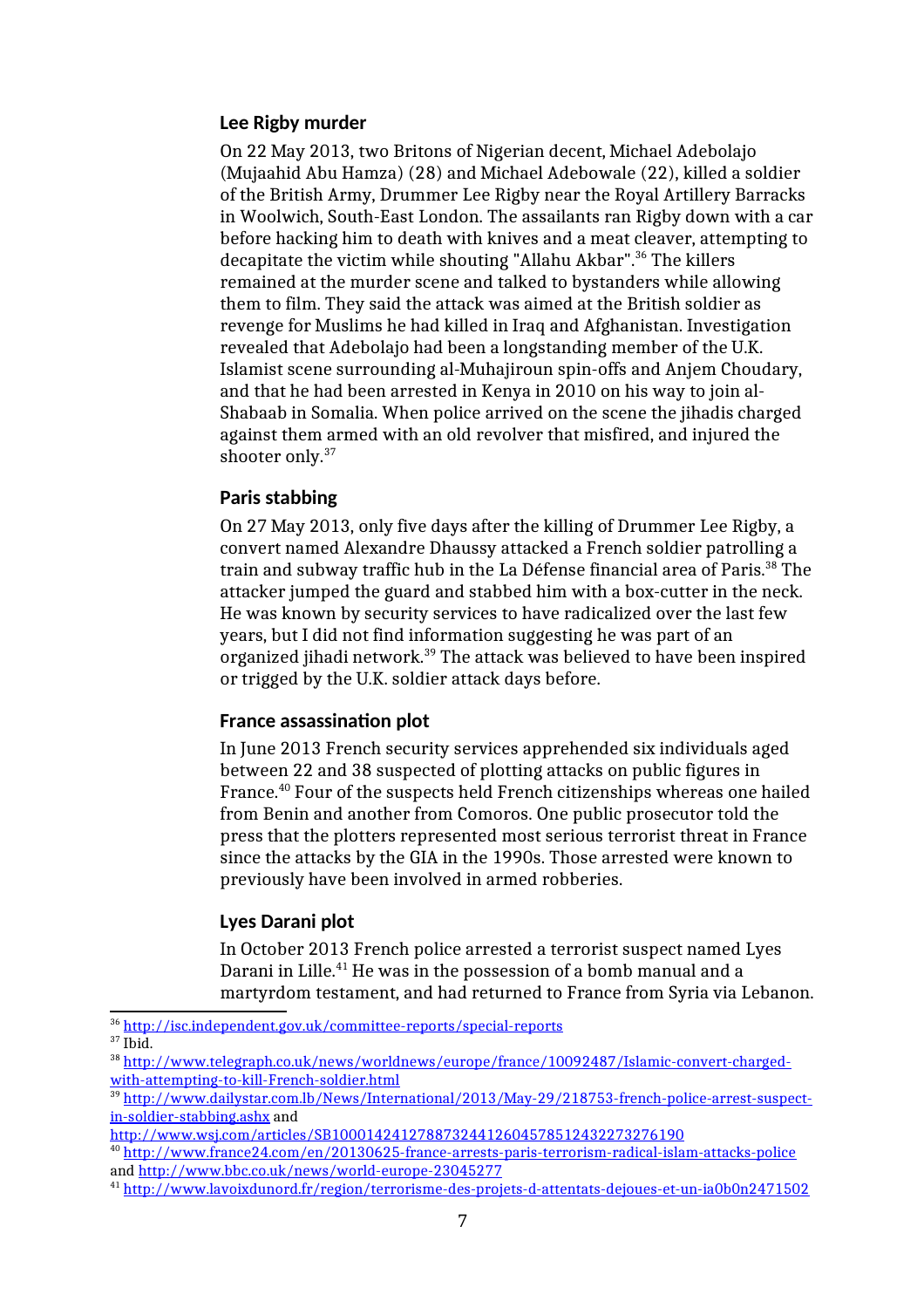According to media reports he had first been involved in a plot to attack Shia Muslims in Lebanon, before he returned to France and scouted targets for a suicide mission. A similar pattern was later seen in the case of French-Tunisian Mohamed Ouharani who plotted an attack in France on ISIS's behalf in the summer of 2014. <sup>42</sup>

## **\*London "Mumbai" plot (type 2)**

In October 2013, British MI5 intercepted four individuals believed to be plotting a Mumbai-style terrorist attack in central London. The alleged plotters were young Britons hailing from Turkey, Algeria, Azerbaijan and Pakistan. Apparently, they had actively been trying to obtain weapons suitable for a guerilla-style "Mumbai" attack. Two suspects were released, but one Turkish-Briton and Algerian-Briton were charged with terrorist offences. Reportedly, they had ties to (ISIS) and had spent time with the group in Syria.<sup>43</sup> There had also been contacts between them and an alleged handler named "Ahmed" on the Syrian-Turkish border, upon return to Britain.<sup>44</sup> Prosecutors believed that the purported cell-leader Erol I. was plotting indiscriminate mass casualty attacks on civilians with bombs and Kalashnikovs and also considered assassinating Tony Blair and security officials.<sup>45</sup> The evidence did not hold up in court and he was cleared of the charges. The case illustrates the difficulty of assessing plots. The security services assessed the plot to be very real and dangerous, and surely still do, whereas in the legal sense there had been no planned attack.

#### **2014**

## **\*Riviera plot (type 3)**

In February 2014 French police arrested a 23-year-old terrorist suspect, Ibrahim Boudina, in the Cote d'Azur region in Nice, South France. He was believed to have trained with ISIS in Syria and possessed 900 grams of the explosive TATP and a handgun. He allegedly plotted a terrorist bomb attack against the Nice Carnival. According to media he had put together a rudimentary IED, which included bolts and nails meant as shrapnel. It is thought that the plot was supposed to resemble the Boston Marathon bombings. The suspect joined the insurgency in Syria alongside jihadi outfits in September 2012 and returned in early 2014. He was known to have ties to the Cannes-Torcy network, which was involved in recruitment for Jabhat al-Nusra (JAN), and whose members carried out an attack with a hand grenade on a Jewish bakery in the Paris region in September 2012. Members of this network later joined ISIS apparently. The attack led to a major crackdown against the network which was dismantled by French security services.<sup>46</sup>

<sup>42</sup> http://www.metronews.fr/paris/terrorisme-un-projet-d-attentat-dejoue-cet-ete-en-ile-de-france/ mnkc!vqyRCTMTPFwAY/.

<sup>43</sup> http://www.telegraph.co.uk/news/uknews/terrorism-in-the-uk/11479825/Erol-Incedal-cleared-ofterror-attack-plot-after-secret-trial.html

<sup>44</sup> http://www.bbc.co.uk/news/uk-31989581

<sup>45</sup> http://www.bbc.co.uk/news/uk-29609660

<sup>46</sup> http://edition.cnn.com/2014/08/28/world/europe/france-suspected-isis-link/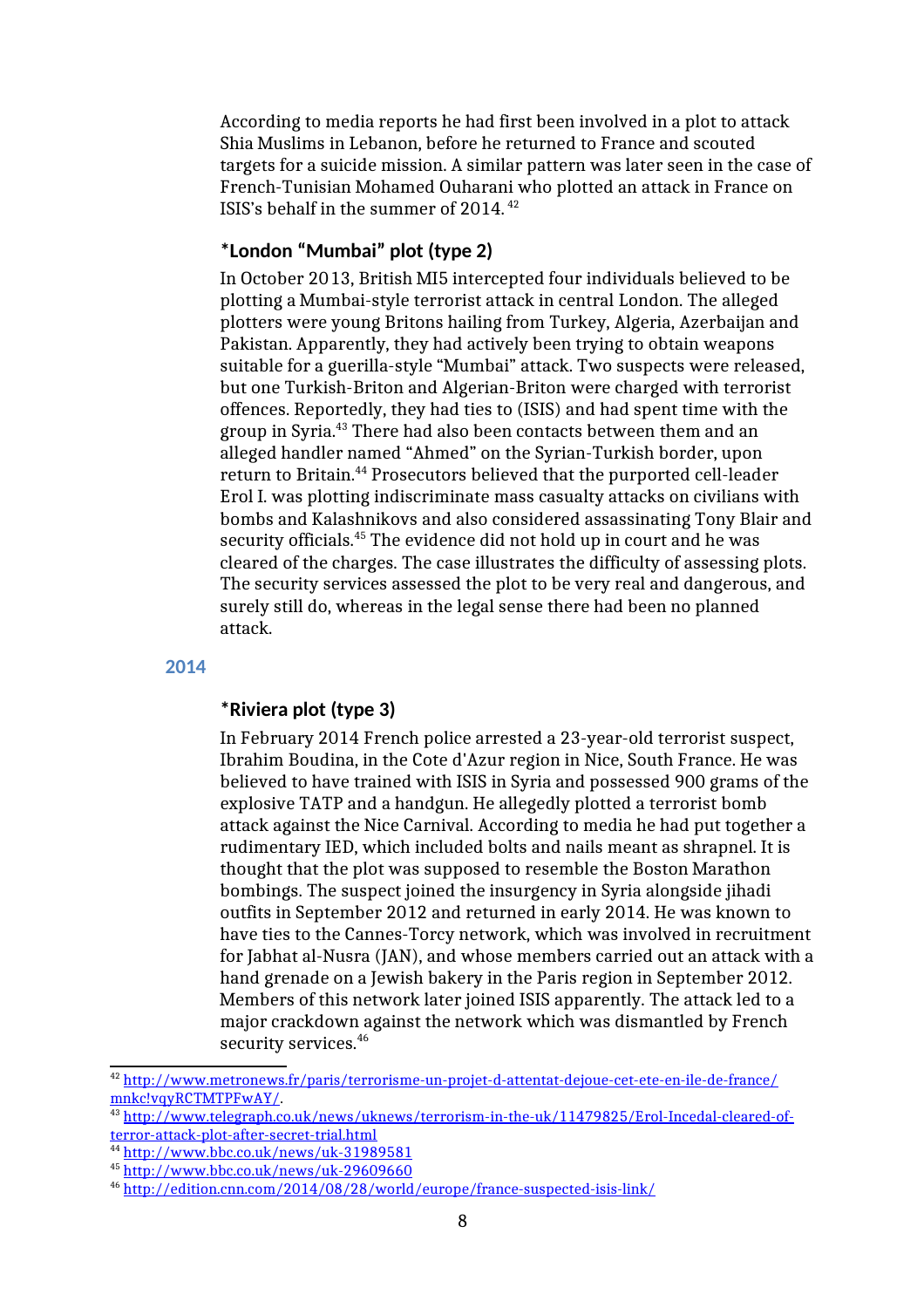## **\*Brussels Museum shooting (type 3)**

On 24 May 2014 a French-Algerian jihadi who had trained with ISIS in Syria entered the Jewish Museum in Brussels and opened fire at visitors and staff with a Kalashnikov. The attack left four people dead, three at the scene and one in hospital. The attacker disguised himself, and managed to escape. He wore a sports camera strapped to his chest to film the atrocity, but it is unsure if he managed to get it on tape. The terrorist was arrested six days later at a railway station in Marseilles. His was carrying the assault weapon with him wrapped in ISIS famous black flag. I later transpired that he had spent one year in Syria with ISIS after becoming radicalized while he served a jail sentence in France. In Syria he had been part of a crew of hostage takers said to be behind the abduction, heinous torture and beheadings of Syrian and foreign hostages, including journalists James Foley and Steven Sotloff.<sup>47</sup>

### **June 2014 UK plot**

In June 2014 media reports said U.K. police had detained a British jihadi who had fought in Syria and was suspected of plotting a major terrorist attack, perhaps on the scale of the 7 July London bombings, after returning home. The attack likely meant to involve guns and bombs, and it was believed that the suspect took orders from a shadowy al-Qaida figure in Syria. The contact in Syria was reportedly known to design plots directed against Western countries and was making contacts with would-beterrorists in the U.K. and other European countries for this purpose. The U.K. suspect was said to have brought with him substantial amounts of cash, and used them to by weapons and bomb-making materials. Reportedly he kept in touch with the contact in Syria after returning to the U.K., and he also teamed up with another extremist accomplice before the security services intervened.<sup>48</sup>

# **\*Creteil plot (type 3)**

In July 2014 there were media reports that a 20-year-old French-Tunisian, Mohamed Ouharani, had been arrested shortly after the summer after returning from Syria via Lebanon. He was believed to have trained with ISIS and of plotting shooting attacks in Paris or Cretail, inspired by Mohammed Merah and Mehdi Nemmouche. According to media sources he and one French accomplice had offered themselves up to commit suicide attacks on Shias in Lebanon at first, but ended up returning to France. Also, Ouharani reportedly notified ISIS-contacts in Syria that he was ready to act.<sup>49</sup> The case had striking similarities to the Lyes Darani plot, intercepted in October 2013.<sup>50</sup>

<sup>47</sup> http://www.france24.com/en/20140908-brussels-shooter-mehdi-nemmouche-planned-bastille-dayatrocity-paris

<sup>48</sup> http://www.dailymail.co.uk/news/article-2681957/Revealed-Briton-jihadi-Syria-came-home-bomb-UK-streets.html

<sup>49</sup> http://www.metronews.fr/paris/terrorisme-un-projet-d-attentat-dejoue-cet-ete-en-ile-de-france/ mnkc!vqyRCTMTPFwAY/.

 $\rm ^{50}$  Ibid.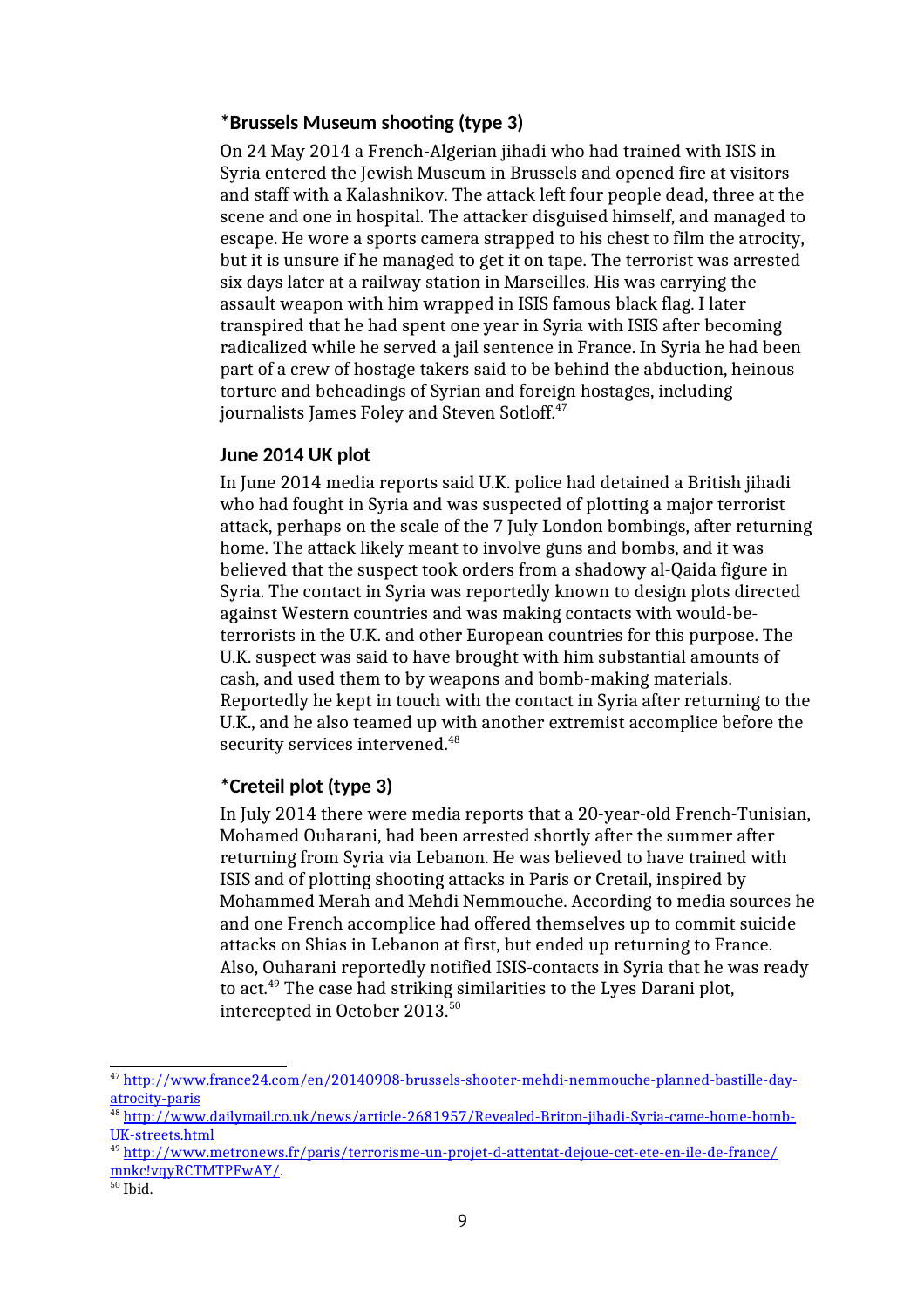## **Ziamani beheading plot**

In August 2014 UK police and MI5 apprehended 19-year-old Brusthom Ziamani for plotting to behead a British soldier with a knife. Of Congolese Christian background, Ziamani was inspired by the Woolwich attack and was in possession of a hammer, a knife and an Islamic flag when he was arrested. He had also made surveillance of Army cadet bases and spoken to his girlfriend of his intent to murder soldiers. The youngster had converted only four months before the arrest and he had been radicalized swiftly. He had mixed with followers of Anjem Choudary after converting. Al-Muhajiroun activists took care of him after he ran away from home. Alarmingly, he had been subject to counter-radicalization efforts (PREVENT), without positive effects apparently. $51$ 

## **\*Surgeon plot (type 3)**

In October 2014 U.K. police four suspected jihadi terrorists with links to IS suspected of plotting terrorist attacks. The main suspect was a medical student named Tarik Hassan (also known as "the surgeon"). He had been studying in Sudan and it was believed that he also spent time in Syria making plans with IS. According to some media reports the plan may have involved a beheading inspired by IS' atrocities in Syria. Another suspect was of Moroccan and Saudi origin and excelled in school before he began mixing with North African extremists and became radicalized. He was highly active on voicing extreme views and eulogizing friends who had died fighting in Syria. Ironically, the pair was watching the American TV series "Homeland" when they were arrested. Statements from the authorities indicated that the arrests were part of an interventionist strategy to prevent attacks plans from developing.<sup>52</sup>

## **\*Vienna teenager plot (type 4)**

In October 2014 a 14-year-old Turkish boy referred to as Mertkan G. was arrested in Austria on suspicion of plotting to bomb a train at Vienna's Westbahnhof and other crowded areas in the city, before fleeing Syria and joining IS. He had been living in Austria for eight years and he had conducted online research on how to build improvised cluster-bombs like the ones used in the Boston Marathon attack. He had also voiced support for IS in social media. According to some media reports, the Turkish boy had been offered the equivalent of USD 25,000 and a special position within the IS if he executed the attacks. The offer was made online and the reports said two other boys at large had received similar offers. The 14 year-old had not yet built bomb devices, but had carried out reconnaissance at the time of the arrest. Other media reports referred to the boy as a lone wolf, without any jihadi contacts. The plot could perhaps be perceived as an initiation test to prove commitment.<sup>53</sup>

<sup>51</sup> http://www.dailymail.co.uk/news/article-2960250/Teenager-guilty-plotting-behead-Britishsoldier.html.

<sup>52</sup> http://www.dailymail.co.uk/news/article-2783689/Four-men-arrested-suspicion-terror-offencesseries-raids-London.html

<sup>53</sup> http://www.bbc.co.uk/news/world-europe-32882941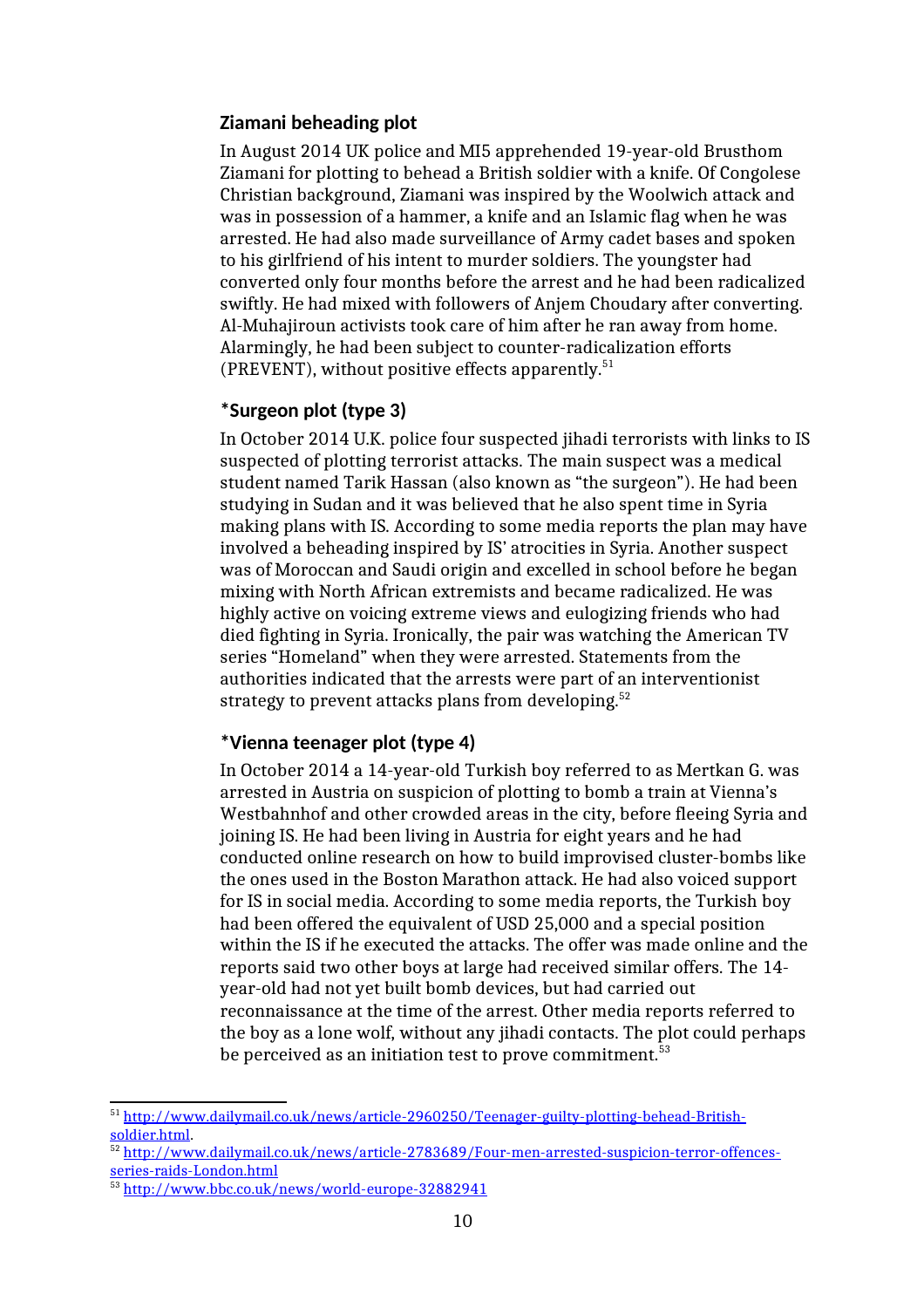### **\*Remembrance Day plot (type 5)**

In November 2014 U.K. police arrested four jihadis suspected of plotting a terrorist attack during Remembrance Day.<sup>54</sup> One of those apprehended, 19-year-old named Yousaf Syed, had gone through a swift radicalization phase and had spent time in Pakistan.<sup>55</sup> Syed had been experiencing personal problems, such as the divorce of his parents, and he had reportedly been threatened and intimidated people after becoming an Islamist. The plot had no direct link to Syria, but two affiliates of those arrested, Omar Hussain and Shabazz Suleman, had gone to Syria in early 2014 and joined ISIS.<sup>56</sup> The most likely target appears to have been military personnel, their families and officials or a public figure attending the commemoration of fallen British soldiers. Sources indicated that the plans involved guns rather than bombs, although details were sketchy.<sup>57</sup> Some sources indicated that the plotters also had thought about kidnapping a random member of the public and decapitate him or her.<sup>58</sup>

## **\*Tours knife attack (type 6)**

In December 2014, in Tours, France, a man charged into a police station armed with a knife and attacked three police officers before he was shot dead at the scene. Police tried to overpower the man when he first entered. He stabbed a policewoman in the face and tried to stab two other officers while shouting "Allahu Akbar". <sup>59</sup> The attacker was a former rapper and convert to Islam from Burundi origin. He was known to have become a radical Islamist. However, he was not on the watch lists of the security services, according to media sources.<sup>60</sup> The assailant made the IS's black flag his profile picture on Facebook a couple of days before the incident. There were indications in the case that he had suffered from psychological problems as well.

### **2015**

#### **Kouachi brothers attack**

On 7 January 2015 two French-Algerian terrorists stormed the localities of the satirical magazine Charlie Hebdo in Paris and killed the editor and several staff. The magazine was known for publishing Mohammed cartoons and the terrorists shouted that they had avenged the Prophet before escaping the scene. They also claimed to be working for AQAP and took a hostage at an industrial site before being killed by anti-terrorism forces two days after the attack on the magazine. AQAP took responsibility

<sup>54</sup> http://www.telegraph.co.uk/news/uknews/terrorism-in-the-uk/11216261/Armed-police-arrest-fourmen-amid-fears-of-Islamist-Remembrance-Day-terror-plot.html

<sup>55</sup> http://www.telegraph.co.uk/news/uknews/terrorism-in-the-uk/11216261/Armed-police-arrest-fourmen-amid-fears-of-Islamist-Remembrance-Day-terror-plot.html

<sup>56</sup> http://www.telegraph.co.uk/news/uknews/terrorism-in-the-uk/11216261/Armed-police-arrest-fourmen-amid-fears-of-Islamist-Remembrance-Day-terror-plot.html

<sup>57</sup> Ibid and http://www.news.com.au/world/four-men-arrested-for-allegedly-plotting-a-terror-attack-tokill-queen-elizabeth/story-fndir2ev-1227116658248

<sup>58</sup> http://edition.cnn.com/2014/11/20/world/europe/uk-terror-suspects-isis/

<sup>&</sup>lt;sup>59</sup> http://www.theguardian.com/world/2014/dec/21/france-dijon-driver-attacks-pedestrians

<sup>60</sup> http://www.ynetnews.com/articles/0,7340,L-4605787,00.html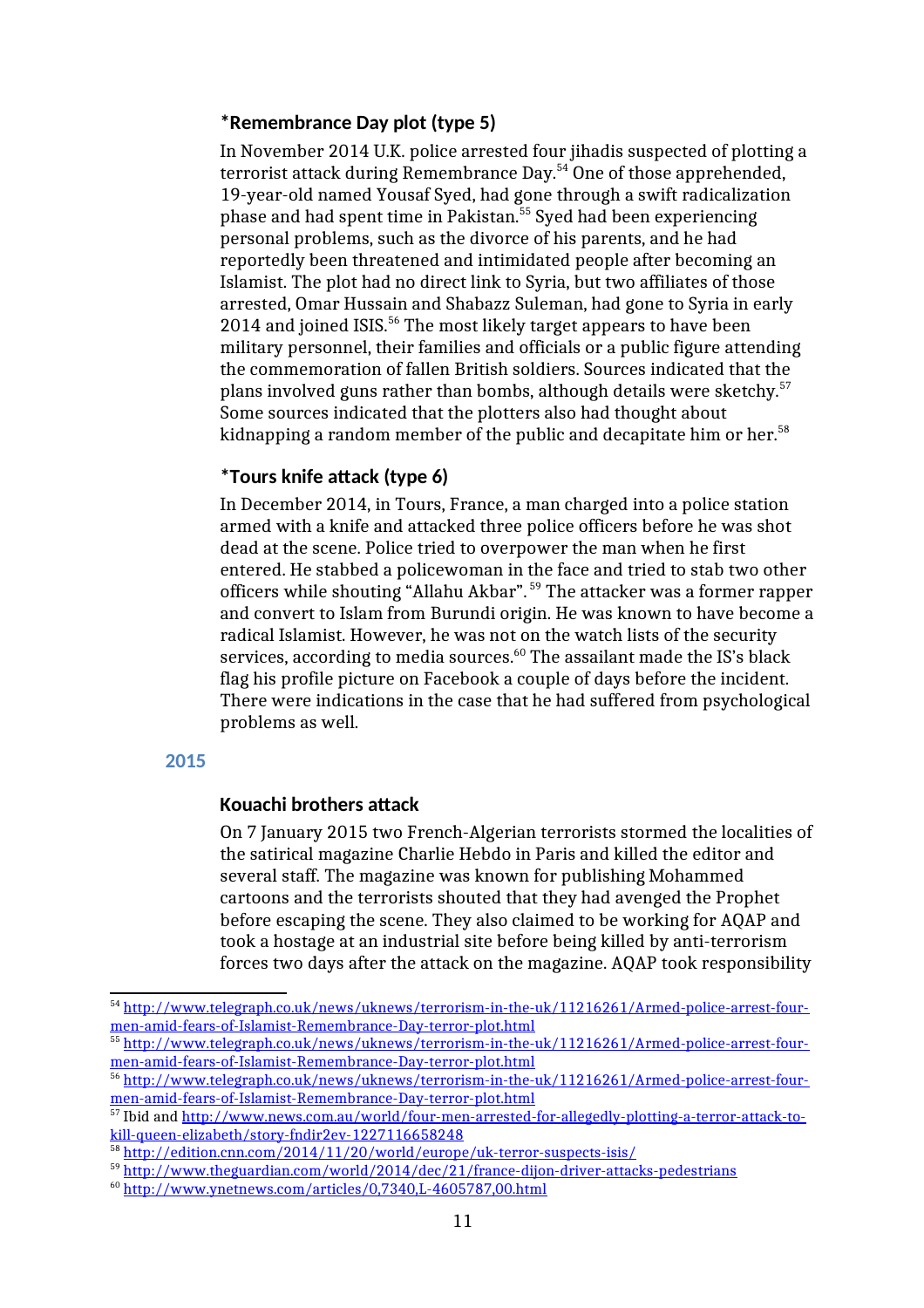for the attack later the same month. $^{61}$  One of the brothers was said to have spent time with AQAP in Yemen in 2009-2010 and to have met the "Undewear-bomber" (Abdulmutallab).<sup>62</sup> Some sources have reported that both brothers trained with AQAP in Yemen during 2011.<sup>63</sup>

## **\*Coulibaly attack (type 6)**

In a parallel development a French-Malian, Amedy Coulibaly<sup>64</sup>, who claimed to act in coordination with the Charlie Hebdo attackers first shot and wounded a jogger and then killed a police woman before taking hostages at a Jewish supermarket on the day the other terrorists had been rounded up. The hostage taker had pledged allegiance to IS<sup>65</sup>, but we found no sources confirming that he ever entered Syria. His wife, who may have been an accomplice to the preparation of the attack, escaped France and entered Syria the day after the attack on Charlie Hebdo.<sup>66</sup> She later gave an interview to IS in Dabiq  $7.^{67}$  All of the terrorists belonged to longstanding jihadi support networks in France that had focusing on the Iraqi jihad from 2003 and onwards. All of them had spent time in jail and had been influenced by Algerian Djamel Beghal who operated as a recruiter for al-Qaida in Europe before he ended up in jail in France, from 2001 and onwards.

## **\*Verviers plot (type 2)**

On 15 (16) January 2015 Belgian counter-terrorism police raided the hideouts of suspected terrorists linked to IS in the town of Verviers to intercept a major attack in the making. Special Forces stormed the militants' apartment when a suspected ringleader visited and the terrorists fought back with Kalashnikovs and grenades. Two of the plotters (Sofiane Amghar and Khalid Ben Larbi) were killed and the alleged leader (Marouane El Bali) captured. Inside the apartment police confiscated chemicals suitable for production of TATP, police uniforms and GoPro cameras such as those used or sought used by Mohammed Merah, Mehdi Nemmouche and the Charlie Hebdo attackers. The plotters had talked about killing police, but investigators believed they also pursued an ambitious plan to bomb a target of high symbolic value. $68$  Several of the plotters had trained with IS in Syria and communicated with a Belgian ISmember, Abdelhamid Abaaoud, believed to function as a middleman between them and the IS-leadership.<sup>69</sup>

<sup>61</sup> http://edition.cnn.com/2015/01/14/europe/charlie-hebdo-france-attacks/

<sup>&</sup>lt;sup>62</sup> http://www.huffingtonpost.com/2015/01/12/said-kouachi-underwear-bomber\_n\_6455466.html

<sup>63</sup> http://america.aljazeera.com/articles/2015/1/11/kouachi-france.html

<sup>64</sup> http://www.cbsnews.com/news/paris-terror-ahmedy-coulibaly-cherif-kouachi-spoke-hour-beforeattacks/

 $\frac{65 \text{ http://www.theguardian.com/world/2015/ian/11/paris-gunman-amedy-coulibaly-allegiance-isis}{}$ 

<sup>66</sup> http://www.dailymail.co.uk/news/article-2903601/Wife-Kosher-supermarket-killer-armeddangerous-run-police-warn.html

<sup>67</sup> http://media.clarionproject.org/files/islamic-state/islamic-state-dabiq-magazine-issue-7-fromhypocrisy-to-apostasy.pdf

<sup>68</sup> http://edition.cnn.com/2015/02/13/europe/europe-belgium-isis-plot/

 $^{69}$  Ibid.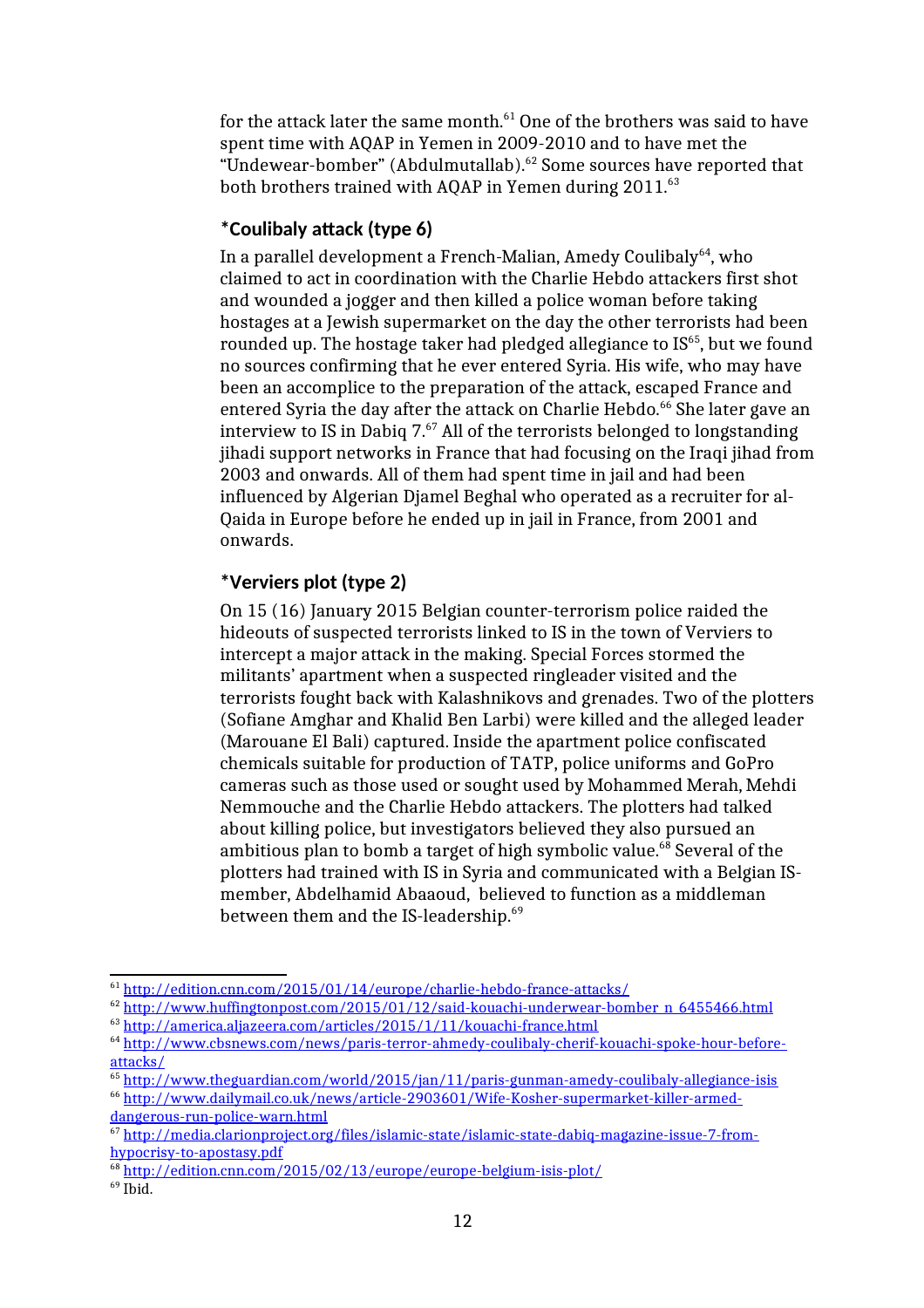## **\*Copenhagen attack (type 6)**

In February 2015 Danish-Moroccan Omar Abdel Hamid El-Hussein launched a shooting attack against a cultural center named Krudttønden in Østerbro, Copenhagen, where the Swedish artist Lars Vilks was attending a debate on freedom of speech. Some 40 shots were fired with an automatic rifle, injuring four participants at the event and killing one filmmaker who was attending. The terrorist escaped and managed to execute a second attack at a synagogue in Krystalgade near the Nørreport metro station, were he killed a security guard watching over a bar mitzva celebration and injured two police officers. Shortly thereafter, the gunman was shot dead by armed police. El-Hussein was a conflicted individual who managed well in school, but drifted into gang crime. Like so many other terrorists he had radicalized inside jail, where he shared cell with a known Islamist extremist and IS-sympathizer.<sup>70</sup> El-Hussein swore allegiance to IS via Facebook a short time before he staged the shootings.<sup>71</sup>

# **\*Ceuta plot 1 (type 5)**

On 10 March 2015 Spanish authorities announced the arrest of two militant Islamists who were plotting attacks inside Spain or in neighboring countries.<sup>72</sup> The plotters were Spaniards of Moroccan origin and were arrested in the North African Spanish enclave of Ceuta. They had been in contact with IS online, and had been arrested on another occasion possessing guns, munitions, knives, military uniforms and Spanish license plates. Officials also mentioned to the media that those arrested had profiles resembling the terrorists behind the attacks on Charlie Hebdo and the Jewish supermarket in Paris, January 2015.

## **\*Catalonia plot 2 (type 5)**

In April 2015 Spanish police jailed seven Islamists suspected of having ISlinks and plotting "kidnappings, an execution and attacks on Jewish shops and buildings in Spain". <sup>73</sup> The suspects belonged to a local network dubbed "The Islamic Brotherhood for Preaching Jihad", involved in recruiting Spaniards for IS in Syria. Members of the group had reportedly considered kidnapping individuals, dressing them in orange jump suits and beheading them in an IS-style video broadcast, investigators believed. They had also contemplated the kidnapping of a female bank director for ransom.<sup>74</sup> The cell involved Moroccans and Spaniards mainly and the leader had reportedly proposed attacks guns and hand grenades on a

<sup>70</sup> http://nyhederne.tv2.dk/krimi/2015-04-14-afsloering-omar-el-hussein-havde-cellefaellesskab-medislamisk-stat-stoette.

<sup>71</sup> http://www.dailymail.co.uk/news/article-2956592/He-went-prison-gang-member-came-wantingwage-holy-war-Friend-says-Copenhagen-gunman-radicalised-serving-sentence-stabbing-teen.html

 $\frac{72 \text{ http://www.nvtimes.com/2015/03/11/world/europe/spain-savs-arrested-pair-were-part-of-} }{2015/03/11/world/europe/spain-savs-arrested-pair-were-part-of-}$ terrorist-plot.html.

<sup>73</sup> http://www.i24news.tv/en/news/international/europe/67275-150410-spain-nabs-jihadist-cellplotting-to-bomb-jewish-bookstore.

<sup>&</sup>lt;sup>74</sup> http://www.i24news.tv/en/news/international/europe/67275-150410-spain-nabs-jihadist-cellplotting-to-bomb-jewish-bookstore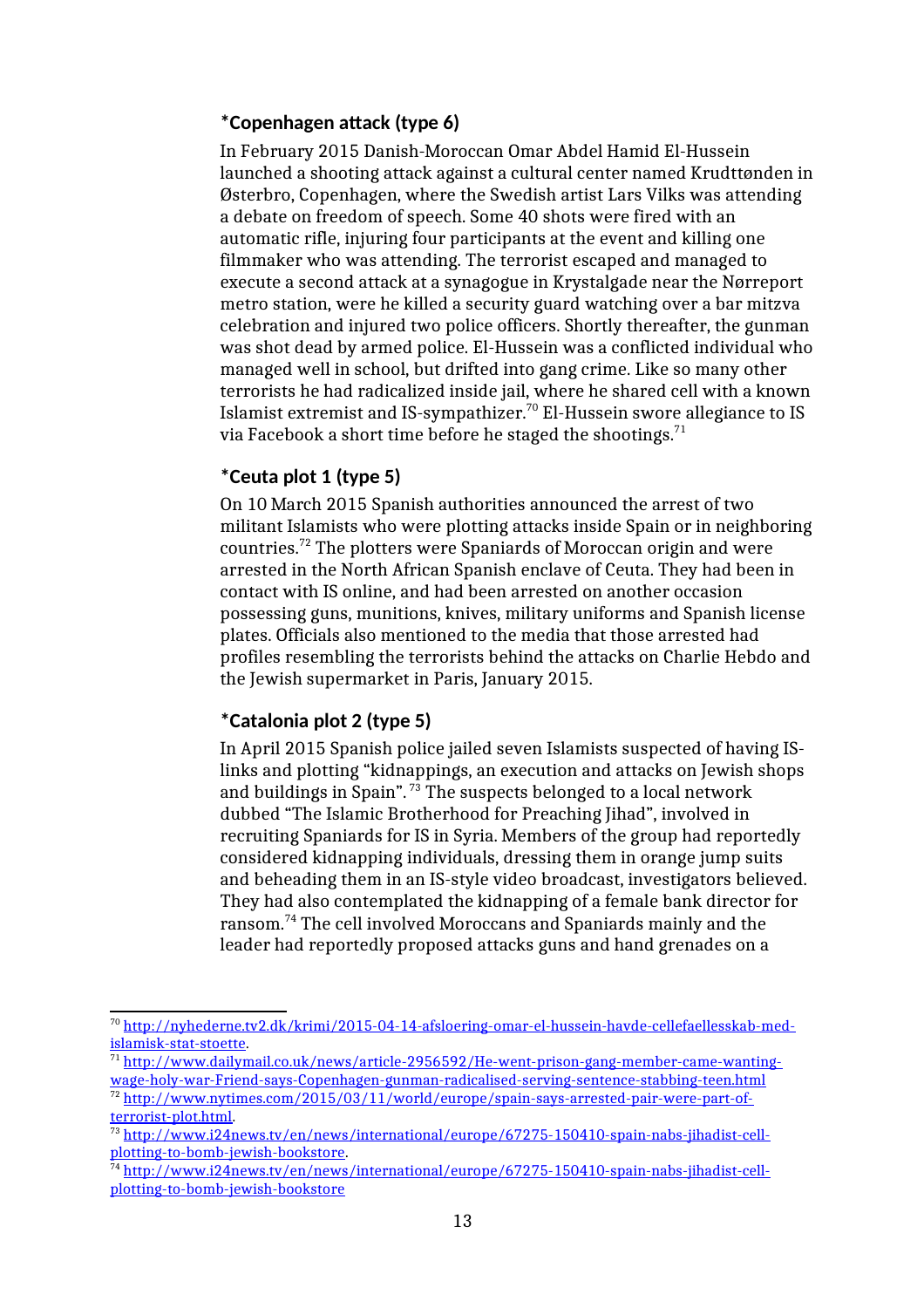range of targets including a Jewish bookshop, synagogues, police and other targets.<sup>75</sup>

## **French church plot**

In April 2015 French police apprehended a 24-year-old of Algerian origin believed to be plotting terrorist attacks against churches in Paris. The suspect was known to the security services for wanting to join the insurgency in Syria and was arrested after he accidentally shot himself in the leg, perhaps while preparing an attack. From the French-Algerian's car and his apartment, investigators retrieved weapons, munitions, bullet proof wests, notes on alternative targets and "documents linked to al-Qaida and Islamic State".<sup>76</sup> The purported plotter was a computer science student and he was also suspected of having shot and killed a woman during an attempted car jack just before his arrest. The suspect, identified as Sid Ahmed Ghlam, was under surveillance and had been in contact with an unidentified individual in Syria who had specifically asked him to target a church. He surrounded himself with people known to have embraced radical Islam, but his extremist contacts and activities had not been assessed serious enough to intervene until April.<sup>77</sup> Shortly, police apprehended three additional suspects linked to the plotter.<sup>78</sup> In an interesting twist Ghlam argued via his lawyer that he had actually averted a church attack rather than been trying to stage one.<sup>79</sup>

## **Germany bike race plot**

In May 2015 German police arrested a German-Turk and his wife suspected of preparing a terrorist attack. The incident caused the cancellation of a bike race from Eschborn to Frankfurt out of concern it might have been a target. From the suspects' home near Frankfurt, investigators retrieved a functional pipe bomb, three liters hydrogen peroxide, munitions and parts of a G3 assault rifle. The German-Turk had known links to the so-called Sauerland network, which has been implicated in several jihadi plots Germany.<sup>80</sup> The Sauerland network established ties to the Islamic Jihad Union (IJU), and Uzbek terrorist outfit operating out of the AfPak border region, which plotted a high-profile attack in Germany in 2007.<sup>81</sup> Individuals and cliques associated with the Sauerland network also seem to have maintained relations with al-Qaida on occasions.<sup>82</sup>

<sup>75</sup> http://www.gatestoneinstitute.org/5602/spain-beheadings

<sup>76</sup> http://www.bbc.co.uk/news/world-europe-32409253.

<sup>77</sup> http://www.lorientlejour.com/article/921820/ce-que-lon-sait-de-lhomme-soupconne-davoir-planifieun-attentat-en-france.html.

<sup>78</sup> http://www.independent.co.uk/news/world/europe/france-detains-three-new-suspects-linked-toalleged-terror-plot-to-attack-paris-churches-10205531.html.

 $\frac{79}{2}$ http://m.france24.com/en/20150620-france-church-terror-suspect-claims-thwarted-attack-sid-ghlam

<sup>80</sup> http://www.dw.de/frankfurt-on-high-alert-over-suspected-bike-race-terror-plot/a-18423188.

<sup>81</sup> https://www.ctc.usma.edu/posts/lessons-learned-from-the-september-2007-german-terrorist-plot <sup>82</sup> See Guido W. Steinberg, *German Jihad* (New York: Columbia University Press, 2013) and

http://www.spiegel.de/international/germany/operation-alberich-how-the-cia-helped-germany-foilterror-plot-a-504837.html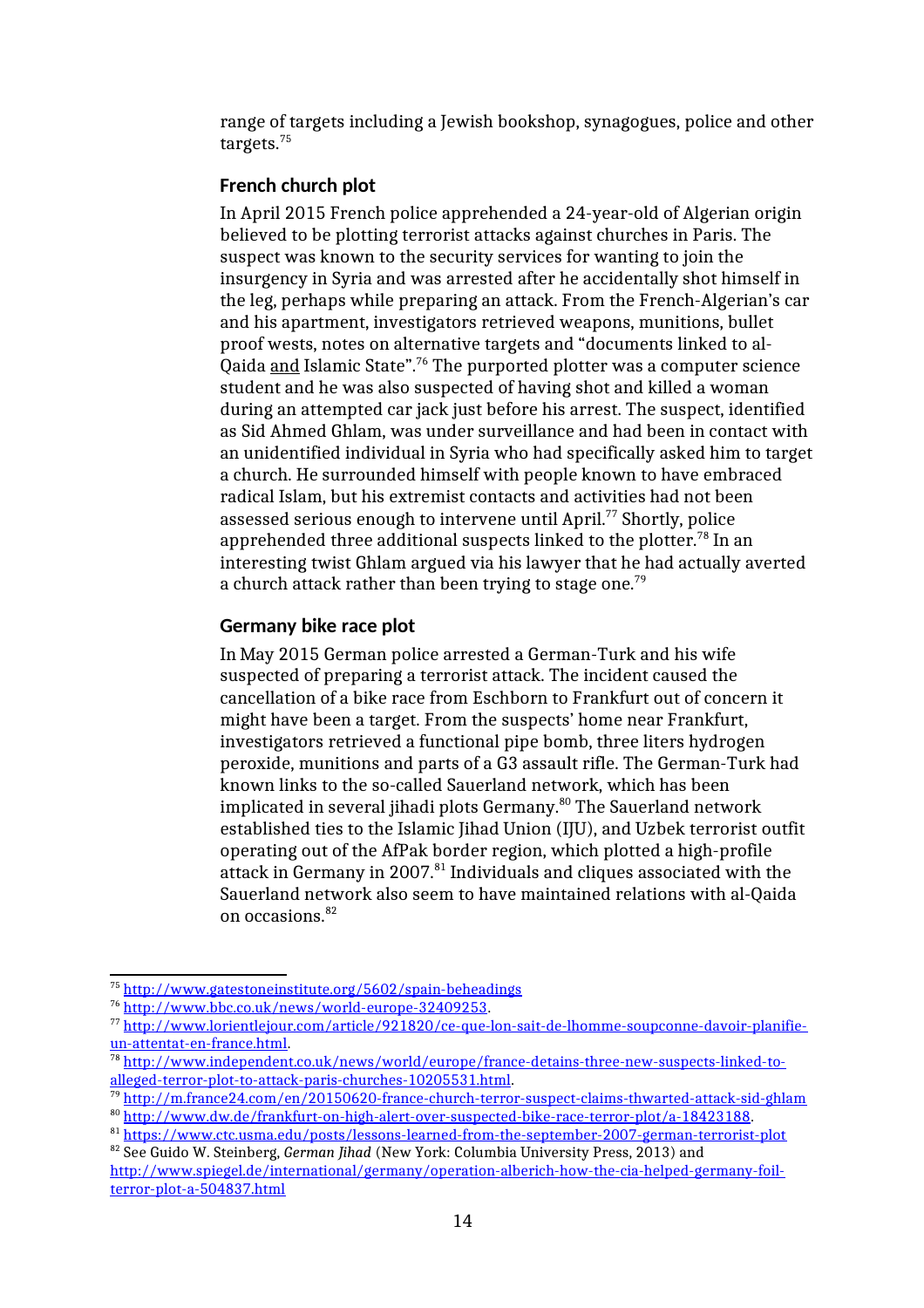### **\*Lyon gas factory attack (type 6)**

In June 2015 a radical Islamist with IS-sympathies mounted a terrorist attack against a U.S. owned gas plant outside Lyon. The attacker, Yassine Salhi, was working as a truck driver with the company. He attempted to cause gas explosions inside the plant by ramming his car into gas cylinders and he also killed his boss, severed his head and put it on a fence pole, even taking a selfie with it to distribute online. The pictures were sent to a friend of his in Syria.<sup>83</sup>Salhi had lured his boss into his car at a nearby location before driving to the plant. Inside, he had knocked him unconscious and strangled him before conducting the decapitation and entering the premises of the gas facility. His lawyer claimed Salhi was pursuing personal grievances after being reprimanded by the boss, but his background, contacts and the modus operandi suggested otherwise. Salhi was known to frequent extremist circles since 2003; the friend in Syria he sent pictures to, Sebastian Younes, had indicated that he had been in contact with the IS-leadership about the pictures; Salhi brought black flags with the Islamic confession of faith during the attack and shouted the jihadi slogan "allahu akbar" when he was arrested. $84$ 

## **North America<sup>85</sup>**

#### **2011**

#### **Aldawsari plot**

In February 2011, a Saudi national, Khalid Ali-M Aldawsari, who had gone to college in the U.S., was arrested accused of plotting to kill former President George W. Bush with a bomb. He had gathered bomb-making materials and conducted reconnaissance of Bush's home in Dallas. Al-Dawsari studied chemical engineering in the U.S. since 2008. He also scouted nuclear power plants and soldier formerly stationed at Abu Ghraib as possible targets. Aldawsari was inspired by bin Laden's speeches and aimed to attack with the explosive TNP.<sup>86</sup> The case seems to be one out of very few in the U.S. since 2011 that did not involve a sting operation.<sup>87</sup>

#### **Synagogue plot**

In May 2011, two Arab-Americans, Ahmed Ferhani and Mohamed Mamdouh, were arrested for plotting attacks on targets in Manhattan, including a synagogue. They also showed an interest in bombing a church and Empire State Building. For the attack on the synagogue the plotters had attempted to procure handguns and grenades, and planned to dress as Jews. They were apprehended through a sting operation, and seemed to be

<sup>83</sup> http://news.yahoo.com/prosecutor-beheading-french-factory-attack-trademark-093019537.html

<sup>84</sup> http://news.yahoo.com/prosecutor-beheading-french-factory-attack-trademark-093019537.html

<sup>85</sup> Main sources: http://www.heritage.org/research/reports/2013/07/60-terrorist-plots-since-911 continued-lessons-in-domestic-counterterrorism and judicial documents.

<sup>86</sup> http://www.heritage.org/research/reports/2013/07/60-terrorist-plots-since-911-continued-lessonsin-domestic-counterterrorism

<sup>87</sup> http://articles.latimes.com/2012/nov/13/nation/la-na-nn-saudi-student-texas-terrorism-20121113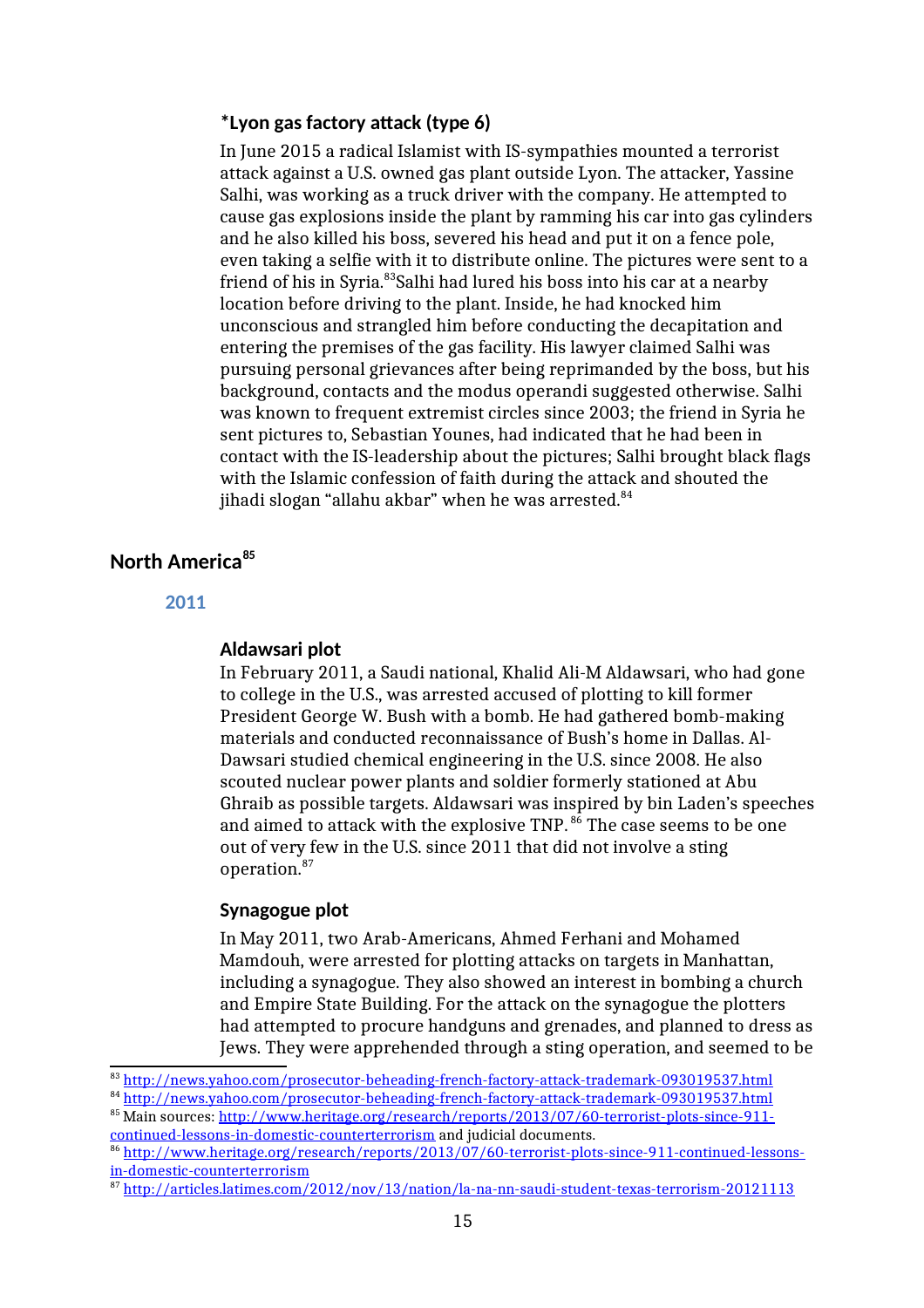motivated by a combination of anti-Semitism and perceived injustices against Muslims around the world. The media coverage did not reveal information about links to organized jihadi networks, or online radicalization.<sup>88</sup>

### **Seattle Military Processing plot**

In June 2011, two American Muslim converts, Abu Khalid Abdul-Latif and Walli Mujahidh, were arrested for plotting to attack a military processing center in Seattle with grenades and automatic firearms. The main plotter, Abdul-Latif, had served in the military, been involved in crime, and suffered from mental issues. He was inspired by al-Qaida and Anwar al-Awlaki's online lectures, and motivated by U.S. invasions of Muslim countries.<sup>89</sup> The arrests resulted from a sting operation.<sup>90</sup>

### **Pimentel NYC plot**

In November 2011, an American convert, Jose Pimentel, originating from Dominican Republic was arrested for plotting to launch bombings in New York, likely against military targets. He was captured through a sting operation and investigations indicated he was inspired by Osama bin Laden and Anwar al-Awlaki's online sermons. He was described as mentally unstable. He was preparing three bombs for the attacks. $91$ 

### **2012**

#### **Osmakac Tampa plot**

In January 2012, U.S. authorities apprehended a Kosovar American for plotting attacks in Tampa, Florida. He sought to buy weapons and explosives with the intention of staging a car bombing, take hostages and detonating a suicide west in a crowded area. He wanted to avenge injustices against Muslims, had recorded a suicide video, and was intercepted through a sting operation. There was no evidence of links to al-Qaida or affiliated groups, but he was inspired by al-Qaida and had tried to obtain al-Qaida flags.<sup>92</sup> The arrest was result of a sting operation.<sup>93</sup>

## **El Khalifi Capitol plot**

In February 2012, U.S. authorities apprehended a Moroccan national, Amine El-Khalifi) for planning to bomb the Capitol, through a sting operation. While under surveillance, he had obtained a suicide west and an automatic weapon, which had been rendered inoperable by police. El Khalifi contemplated attacks against a restaurant, a military target, or a synagogue, but had not reached a decision when arrested. There were no sources indicating contacts with jihadi organizations. The FBI received

<sup>88</sup> Ibid.

 $89$  Ibid.

<sup>90</sup> http://foreignpolicy.com/2015/05/12/to-catch-the-devil-fbi-informant-program/

 $91$  Ibid.

<sup>92</sup> Ibid.

<sup>93</sup> http://www.dailymail.co.uk/news/article-2084551/Sami-Osmakac-Terror-suspect-caught-camerabrawling-Christian-protesters.html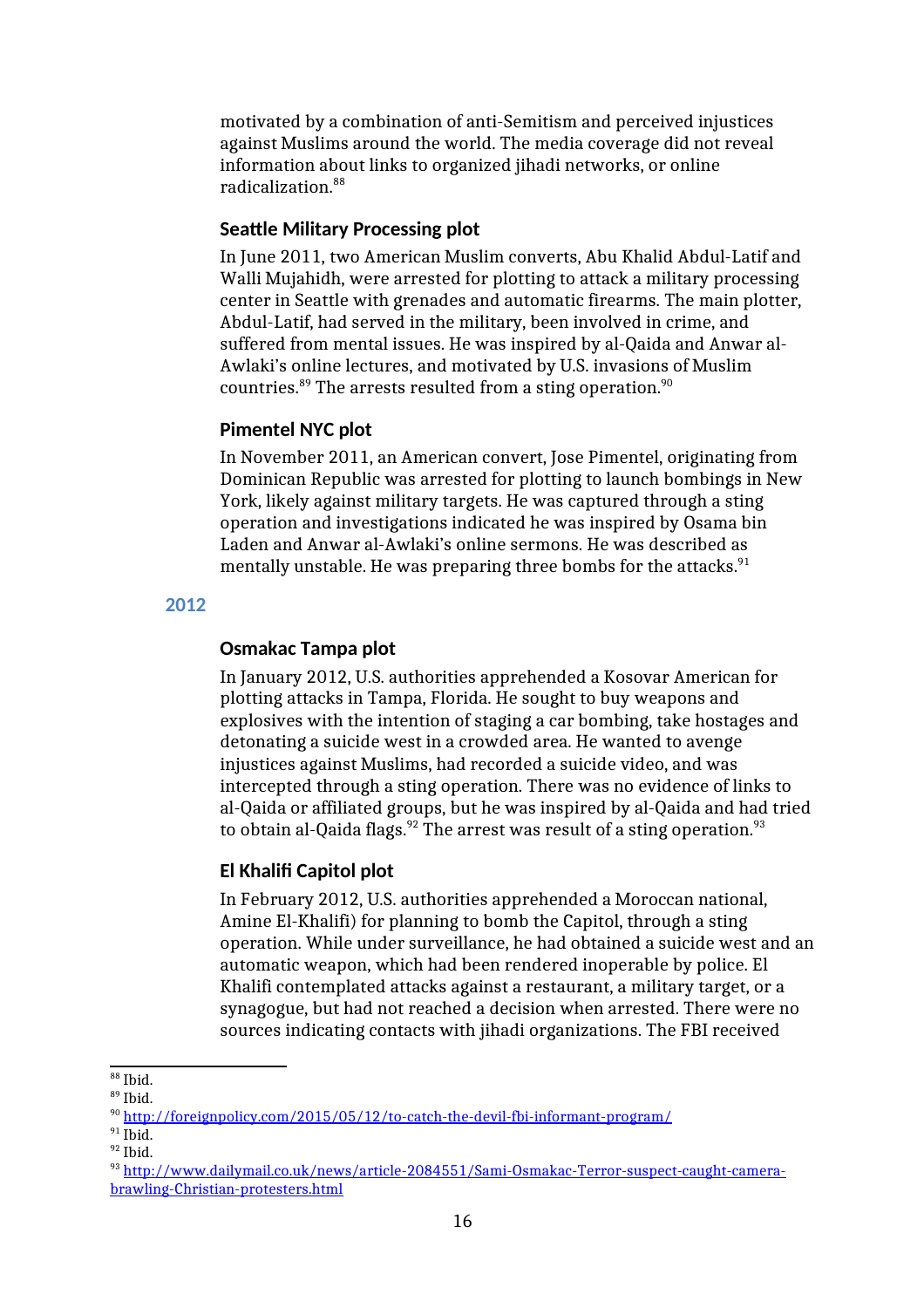criticisms for, via an informant, offering to pay martyrdom tribute to El Khalifi's family in Morocco.<sup>94</sup>

## **AQAP plane bomb plot**

In May 2012, U.S. authorities announced the successful interception of a plot by AQAP to bomb a U.S.-bound airliner. A double agent had infiltrated AQAP's networks and volunteered to execute the bombing, using an upgraded version of the "underwear-bomb" employed by Umar Farouk Abdulmutallab in the failed AQAP-plot to down trans-Atlantic jet from Holland to the U.S. in 2009.<sup>95</sup>

## **Chicago bar plot**

In September 2012, a 19-year-old Muslim American Adel Daoud was caught when attempting to set off a car bomb in Chicago, outside a bar. Daoud drew inspiration and advice from AQAP's Inspire magazine and was provided with fake explosives by FBI in a sting operation.<sup>96</sup>

## **Federal Reserve bomb plot**

In October 2012, another plot linked to, or inspired by AQAP occurred, when Bengali Quazi Mohammad Rezwanul Ahsan Nafis and an accomplice attempted to bomb a bank in Manhattan's financial district.<sup>97</sup> Nafis brought AQAP propaganda and manuals into the U.S., and sought to recruit manpower for a cell. In yet another sting operation, FBI provided Nafis and the accomplice with fake explosives. The attack was meant to hurt the American economy. Nafis invoked statements by bin Laden as justification.<sup>98</sup>

## **Qazi brothers plot**

In November 2012 FBI captured two terrorist suspects, Raees Alam Qazi, and Sheheryar Alam Qazi, believed to be plotting an attack on two federal officials.<sup>99</sup> They also admitted to have made reconnaissance of potential targets for mass casualty attacks in central New York. Bomb-making materials and an AQAP manual were retrieved from their home. They were consuming and posting jihadi content online, and one of the brothers had attempted to travel to Afghanistan via Pakistan, but failed to enter the war zone. He also wanted to join AQAP in Yemen, but was told by the group to do something inside the U.S. instead.<sup>100</sup> According to the authorities, the suspects were not captured through a sting operation in this case.<sup>101</sup>

 $94$  Ibid.

<sup>&</sup>lt;sup>95</sup> Ibid.

<sup>&</sup>lt;sup>96</sup> Ibid.

<sup>&</sup>lt;sup>97</sup> Ibid.

<sup>98</sup> http://www.fbi.gov/newyork/press-releases/2013/new-york-man-pleads-guilty-to-attempting-tobomb-new-york-federal-reserve-bank-in-lower-manhattan

 $99$  Ibid.

<sup>100</sup> http://www.sun-sentinel.com/news/crime/fl-qazi-brothers-plead-20150312-story.html

<sup>&</sup>lt;sup>101</sup> http://www.huffingtonpost.com/2012/11/30/qazi-brothers-arrested-terror-chargesflorida\_n\_2221127.html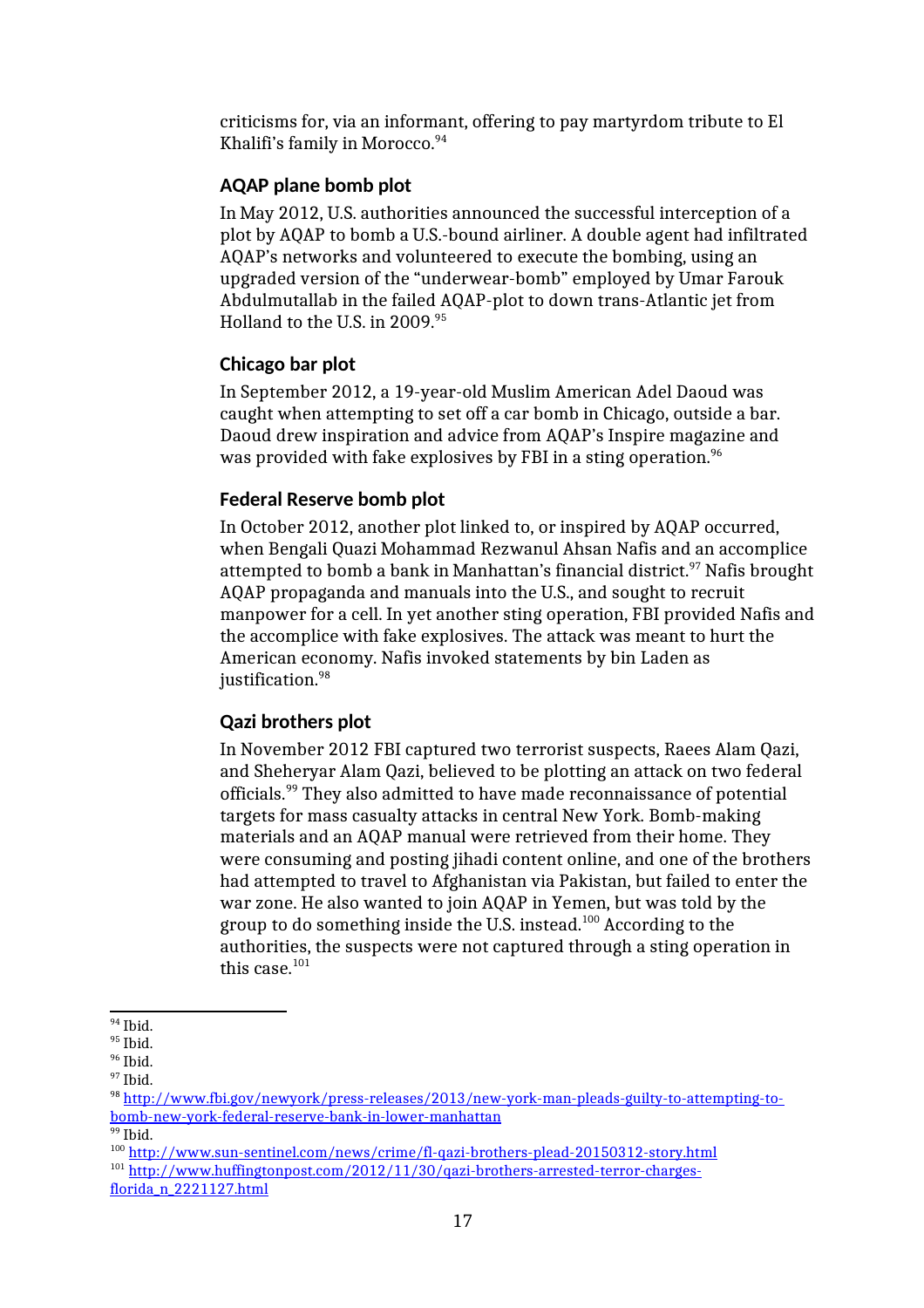# **Boston bombing**

In April 2013, the Tsarnaev brothers attacked Boston Marathon with pressure cooker bombs killing three and injuring 264.<sup>102</sup> The older brother is believed to have been the author of the attack and it was motivated by the wars in Afghanistan and Iraq. The plotters drew inspiration and advice from AQAP's Inspire magazine. They hailed from the Caucasus region and possible links to Islamist militants in Dagestan were investigated, though no contacts with or directives from foreign militant groups have been confirmed.

### **Via Rail Canada plot**

In April 2013, Canadian authorities intercepted an alleged plot to derail passenger trains of the national railway service Via Rail in Canada.<sup>103</sup> The purported plotters, Raed Jaser and Chiheb Esseghaier, hailed from Tunisian and Palestinian background and were believed to maintain links to al-Qaida affiliated fighters operating on the border between Pakistan and Iran, possibly the group known as Jundullah. The lead figure Esseghaier admitted before an undercover agent having spent time with "mujahedeen" in Iran.<sup>104</sup> He was a doctoral student and an ardent, ideologically extreme jihadi. The motive appears to have been Canada's support for the War on Terror. Both were found guilty of terrorist offences.<sup>105</sup>

#### **Wichita bomb plot**

In December 2013, a 58-year-old aviation technician, and convert to Islam, was arrested for plotting a suicide bombing and Wichita Airport in Kansas, U.S.<sup>106</sup> The convert, Terry Lee Loewen, had radicalized online, inspired by the U.S.-based extremist website RevolutionMuslim.com and the online lectures of AQAP-ideologue Anwar al-Awlaki. As in so many U.S. cases, a sting operation led to the arrest. $107$ 

#### **2014**

## **Canada Day plot**

In July 2014 a radicalized couple, who were recent converts to Islam, was captured in a sting operation by Canadian security services on suspicion of plotting an al-Qaida-inspired terrorist bomb attack on the legislature in Victoria.<sup>108</sup> The attack was supposed to happen on Canada Day and the

 $102$  Ibid.

 $103$  Ibid.

<sup>104</sup> http://www.reuters.com/article/2015/02/03/us-canada-security-idUSKBN0L62CX20150203

<sup>105</sup> http://www.cbc.ca/news/canada/toronto/via-rail-plot-trial-raed-jaser-chiheb-esseghaier-foundguilty-on-several-terror-charges-1.3001383

<sup>&</sup>lt;sup>106</sup> http://www.heritage.org/research/reports/2013/12/terry-lee-loewen-terrorist-plot-in-wichitakansas-airport

<sup>&</sup>lt;sup>107</sup> http://www.longwarjournal.org/archives/2013/12/kansas\_bomb\_plot\_sus.php

<sup>108</sup> http://www.timescolonist.com/news/local/canada-day-crowd-at-b-c-legislature-was-target-inthwarted-bomb-plot-police-say-1.340077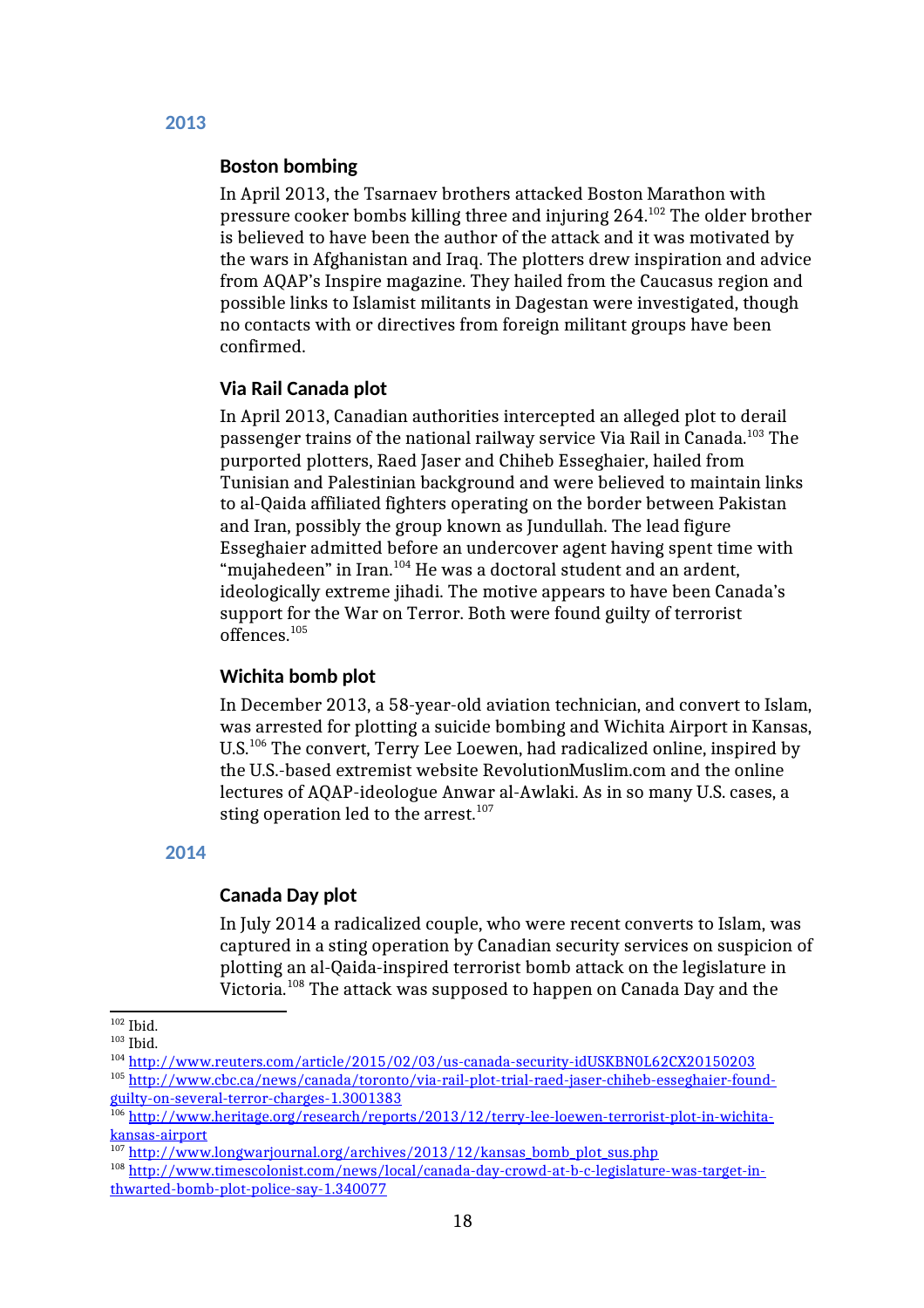plotters had put two pressure cooker bombs on the lawn outside the legislature. The motive appears to have been Canada's contribution to ISAF and the country policies towards Palestine. The suspects were hardly hardcore, ideological jihadis, however. Seemingly unfocused ex-druggies, they invoked as different sources of inspiration as radical Islam and Rambo, although the lack of focus did prevent them from building bomb devices and implementing the plan.<sup>109</sup>

## **\*Quebec Car attack (type 6)**

In October 2014 a Canadian Muslim convert, Martin Couture-Rouleau, rammed his car into two uniformed soldiers in Quebec, murdering one of them <sup>110</sup> the convert was shot dead in the subsequent police hunt. He was known to the security services as an extremist and had been active in jihadi social media. He had tried fly to Pakistan in 2013 but was denied boarding the plane. He had also voiced sympathies for IS online. In July he booked a flight to Turkey aiming join the fighting in Syria, but was stopped at the airport and had his passport confiscated.<sup>111</sup>

### **Ottawa Parliament attack**

In October 2014 the Canadian convert to Islam and former drug addict, Michael Zehaf-Bibeau, gunned down a soldier guarding the National War Memorial in Ottawa before going on a shooting rampage nearby Parliament building, where he was shot dead by a security guard.<sup>112</sup> He was known to voice support for the Taliban, and had joked to co-workers about becoming a suicide bomber.<sup>113</sup> While some news reports indicated that the convert sympathized with IS and wanted to join the group<sup>114</sup>, no concrete evidence of links to, or interaction with the group has been confirmed.<sup>115</sup> Some media reports claimed he read IS Twitter-posts<sup>116</sup> and others that he followed the same IS-related Twitter accounts as fellow Canadian convert Martin Couture-Rouleau, a known IS-sympathizer, who rammed a car into soldiers two days earlier. However, there seems to be little concrete evidence of any links between the two. $117$  In a video statement claiming the attacks the convert mentioned several Arabsounding names as accomplices, but the status of the investigation in this regard does not appear to have reached a conclusion.<sup>118</sup> A photo of the attacker with a rifle emerged on Twitter accounts of IS-sympathizers

<sup>112</sup> https://en.wikipedia.org/wiki/2014\_shootings\_at\_Parliament\_Hill,\_Ottawa

<sup>109</sup> http://news.nationalpost.com/news/canada/alleged-2013-canada-day-terror-plot-inspired-by-ramboiii-court-hears-as-jurors-try-to-suppress-laughter

<sup>&</sup>lt;sup>110</sup> https://en.wikipedia.org/wiki/2014\_Saint-Jean-sur-Richelieu\_ramming\_attack 111 http://www.thestar.com/news/canada/2014/10/26/

how martin couturerouleau became an aspiring islamic state fighter.html

<sup>113</sup> http://ottawacitizen.com/news/local-news/hill-shooter-was-polite-at-work-supported-talibanreports-say

<sup>114</sup> http://www.ibtimes.co.in/isis-jihadi-dead-ottawa-shooting-suspect-michael-zehaf-bibeau-was-terrorwatch-list-612083

<sup>115</sup> http://www.bbc.co.uk/news/world-us-canada-29752077

<sup>116</sup> http://news.nationalpost.com/news/canada/ottawa-shooter-read-posts-by-isis-convert-calling-forattacks-on-canada

 $\frac{117}{117}$  For an interesting critical review of the media coverage, see http://citationsneeded.com/2014/10/24/i-got-the-daily-beast/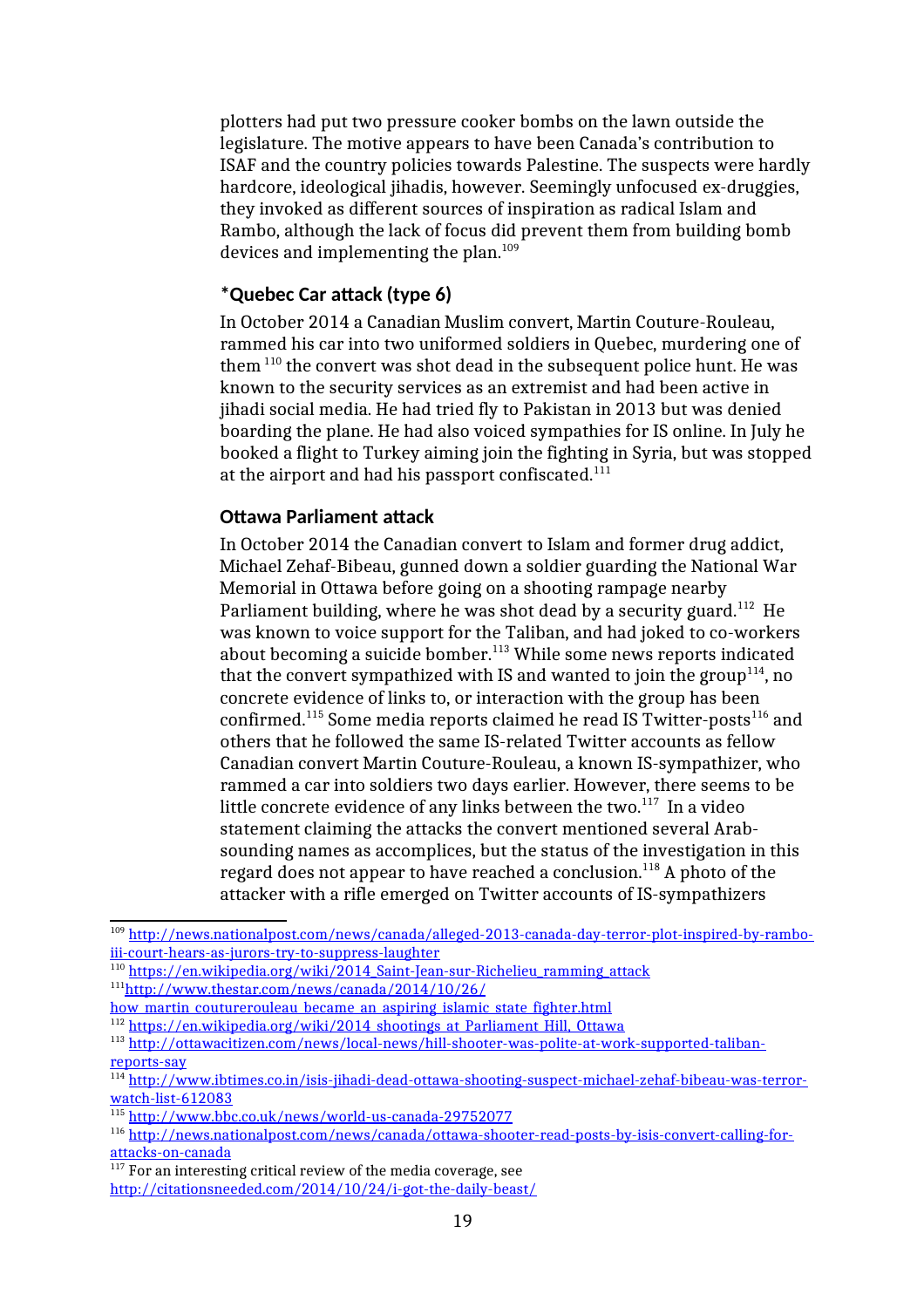shortly after the attack, but this photo was apparently taken on another occasion before the attack and was already available in social media. Seemingly a blogger located the photo and published it before ISsupporters picked upon it. $^{119}$ 

### **\*NYC Axe attack (type 6)**

In October 2014 an American Muslim convert, Zale Thompson, attacked four policemen with an axe in Queens, New York, wounding two of them before being shot dead at the scene. <sup>120</sup> Thompson was active in jihadi social media and had visited hundreds of websites linked to al-Qaida, IS and jihadism in general. He had shown an interest in the beheading videos released by IS. There was no evidence that he.<sup>121</sup> Thompson had also actively praised the rise of IS online.<sup>122</sup> Very remote IS-link, but the group communicated in Dabiq 5 that the attack was in response to "Abu Mohammed al-Adnani's call to action" (referring to the statement of the top IS spokesman to attack targets in the West with simple means.<sup>123</sup>

**2015**

### **\*Cornell Capitol plot (type 6)**

In January 2015, in another sting operation, a convert from Ohio, Christopher Cornell, was arrested for an alleged plan to assault Capitol Hill using pipe bomb and automatic rifles.  $124$  He was known to be an anarchist and strongly antagonist towards the authorities before converting. Cornell was apprehended when he procured automatic two semi-automatic rifles and ammunition, but had not required bomb-making materials at this point. Reportedly, Cornell had tried to recruit an FBI informant posing as an extremist for an attack in support of IS. He had been active in extremist social media and praised violent jihad there.<sup>125</sup> He also made references to al-Qaida and Anwar al-Awlaki, writing to the FBI informant "I believe we should just wage jihad under our own orders and plan attacks and everything.… [W]e already got a thumbs up from the Brothers over there and Anwar al Awlaki before his martyrdom and many others."<sup>126</sup>

<sup>118</sup> http://www.cbc.ca/news/politics/michael-zehaf-bibeau-urges-similar-attacks-in-unreleased-video-cp-1.3091782

<sup>119</sup> http://www.journaldemontreal.com/2014/10/23/photo-du-tireur-dottawa--histoire-dun-scoop

<sup>120</sup> http://www.heritage.org/research/reports/2014/10/terror-plot-62-lone-wolf-terrorist-attacks-inthe-us-and-canada-call-for-renewed-vigilance

<sup>121</sup> http://www.dailymail.co.uk/news/article-2806731/Was-terror-attack-Police-probe-extremist-linksonline-rants-New-York-hatchet-attacker-emerge-shot-dead-attack-group-cops-Queens.html

<sup>&</sup>lt;sup>122</sup> http://www.dailymail.co.uk/news/article-2806731/Was-terror-attack-Police-probe-extremist-linksonline-rants-New-York-hatchet-attacker-emerge-shot-dead-attack-group-cops-Queens.html

<sup>123</sup> http://www.dailymail.co.uk/news/article-2806731/Was-terror-attack-Police-probe-extremist-linksonline-rants-New-York-hatchet-attacker-emerge-shot-dead-attack-group-cops-

Queens.html#ixzz3b9Sgx1Sq and https://azelin.files.wordpress.com/2015/02/the-islamic-statee2809cdc481biq-magazine-522.pdf

<sup>&</sup>lt;sup>124</sup> http://www.heritage.org/research/reports/2015/04/67-islamist-terrorist-plots-since-911-spike-inplots-inspired-by-terrorist-groups-unrest-in-middle-east and

http://www.heritage.org/research/reports/2015/01/terrorist-plot-63-attempt-to-bomb-the-us-capitolshows-the-us-cannot-ignore-the-threat-of-terrorism

<sup>125</sup> http://edition.cnn.com/2015/01/15/us/capitol-attack-plot/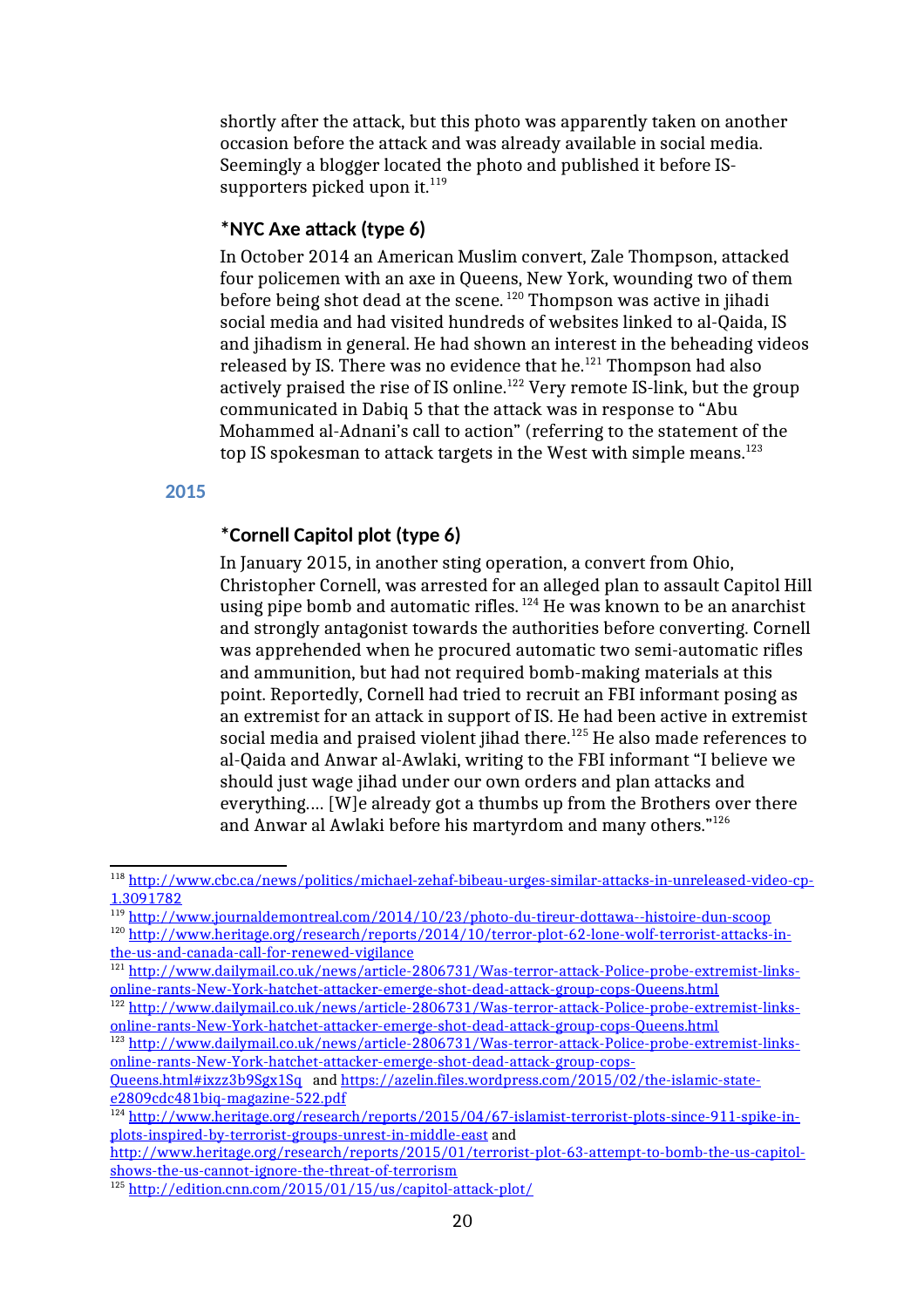## **Mohamud plot**

In February 2015 another American convert from Ohio, going by the kunya Abdirahman Sheik Mohamud was arrested on suspicion of plotting a terrorist attack on a military base in Texas and "kill three or four soldiers", - execution style.<sup>127</sup> Before Mohamud traveled to Syria he had supported ISIS online. However, when arriving in the conflict theater he joined al-Qaida's branch, Jabhat al-Nusra and trained with them in the use of explosives break-in-and-entering, and "hand-to-hand combat".<sup>128</sup> Before he was able to join the insurgency, he had been contacted by a cleric linked to an unspecified group, who asked him to return to the U.S. and stage an attack there instead.<sup>129</sup> Heritage Foundation's overview of U.S. incidents claims the cleric represented  $IS^{130}$ , but affiliation with Jabhat al-Nusra seems to have been confirmed by law enforcement, and Mohamud's brother was reportedly also killed fighting for that group.<sup>131</sup>

## **\*Velentzas/Siddiqui plot (type 6)**

In April 2015 two female American Islamists known as Najma Samaa" Velentzas and Asia "Murdiyyah" Siddiqui, were arrested in a sting operation for an alleged plan to bomb a funeral of a police officer, which thousands of police were expected to attend.<sup>132</sup> They talked about using self-made grenades, pressure cooker bombs and pipe-bombs. The two were inspired by al-Qaida and bin Laden and one of them had befriended AQAP's Samir Khan back in 2006. They hailed the Boston bombers and IS online and said they wished to be spoken of as "citizens of the Islamic State" after the attack. The women had consumed diverse jihadi propaganda by al-Qaida and IS, as well as bomb manuals from AQAP's inspire and "The Anarchist Cookbook" a popular read for extremists of different ideological shades. According to the undercover agent,

# **\*Fort Riley plot (type 6)**

In April 2015 U.S. authorities arrested a man from Topeka, John T. Booker Jr., for plotting an IS-inspired attack on the Fort Riley military base in Kansas. <sup>133</sup> Investigators believed that he was going to launch a suicide truck bombing at the base. He appears to have been in the final stage of preparations, assembling the bomb device, when the authorities

<sup>126</sup> http://www.justice.gov/sites/default/files/opa/press-releases/attachments/2015/01/14/ cornell\_complaint.pdf

<sup>127</sup> http://news.yahoo.com/ohio-man-trained-islamic-state-charged-supporting-terrorism-163702359.html

 $128$  Ibid.

<sup>129</sup> http://news.yahoo.com/ohio-man-trained-islamic-state-charged-supporting-terrorism-163702359.html

<sup>130</sup> http://www.heritage.org/research/reports/2015/04/67-islamist-terrorist-plots-since-911-spike-inplots-inspired-by-terrorist-groups-unrest-in-middle-east

<sup>131</sup> http://news.yahoo.com/ohio-man-trained-islamic-state-charged-supporting-terrorism-163702359.html#

<sup>132</sup> http://heavy.com/news/2015/04/noelle-velentzas-asia-siddiqui-isis-bomb-plot-arrest-new-york-binladen-hero/ and http://www.bild.de/politik/ausland/isis/frauen-in-new-york-planten-terroranschlag-40413164.bild.html

<sup>&</sup>lt;sup>133</sup> http://www.heritage.org/research/reports/2015/04/three-terrorist-plots-disrupted-in-three-weeks-66th-islamist-plot-reconfirms-scope-of-threat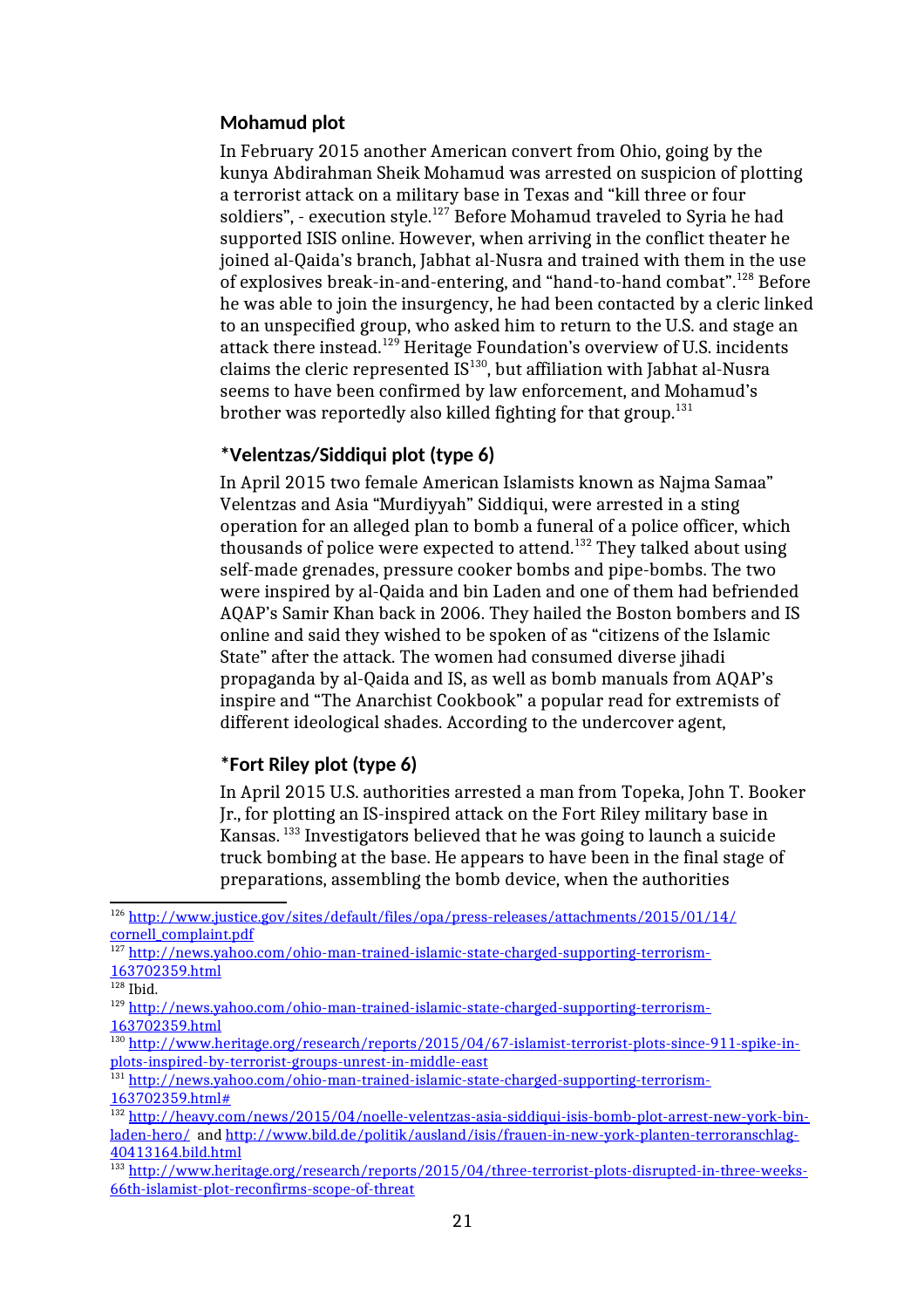intervened. Booker had expressed wishes to go abroad to wage jihad online, and he had recorded a video saying he was acting on behalf of IS.<sup>134</sup> The arrest was result of a sting operation.<sup>135</sup>

## **\*Garland attack (type 5)**

In May 2015 two gunmen, Elton Simpson and Nadir Soofi, attempted to launch a terrorist shooting attack on a "Mohammed cartoons contest" staged by American anti-Islam activists calling themselves American Freedom Defense Initiative in Garland, Texas.<sup>136</sup> The attackers shot and wounded a guard at the event before being shot dead at the scene by Police. The alleged author of the attack, Elton Simpson was a known extremist who was on a no-fly list for wanting to join al-Shabaab in Somalia. He was also a supporter of IS and had pledged allegiance to IS's "Caliph" al-Baghdadi online. They also tweeted that they wanted to be accepted by Allah as "mujahedeen" just before the attack.<sup>137</sup> IS claimed responsibility for the attack through its official radio channel and referred to the plotters as its soldiers.<sup>138</sup> At the same time, in the run-up to the attack, Simpson had been in touch with an al-Shabaab militant in Somalia who previously lived in Minneapolis, and private messaging between them appears to have referred to the Mohammed cartoons contest.<sup>139</sup>

## **\*Usamaah Rahim plot (type 6)**

In June 2015 a terrorist suspect Usamaah Rahim was shot dead by law enforcement in Boston after reportedly charging against them armed with a military knife. Police also arrested a purported accomplice of Rahim named David Wright. The two were alleged to be inspired by IS and to have plotted to behead a local policeman and to assassinate the highprofile anti-Islam activist Pamela Geller. Rahim had called his father to say farewell the day before he was shot and had told Wright in a phone conversation that he was about to go after the "boys in blue". $^{140}$ Investigators claimed Rahim had drawn inspiration from IS propaganda online.<sup>141</sup> Rahim's family denied that he had any IS-affiliation.<sup>142</sup>

### **\*NYC aeronautics student plot (type 6)**

In June 2015 FBI arrested an aeronautics student in New York who was suspected of cooperating with others to mount an IS-inspired terrorist

<sup>134</sup> http://www.nytimes.com/2015/04/11/us/kansas-man-charged-with-plotting-suicide-attack-at-fortriley.html? $r=0$ 

<sup>&</sup>lt;sup>135</sup> http://www.huffingtonpost.com/2015/04/10/us-man-arrested-bomb-fort-riley\_n\_7041960.html

<sup>136</sup> http://www.heritage.org/research/reports/2015/05/68th-terrorist-plot-calls-for-majorcounterterrorism-reforms

<sup>137</sup> http://edition.cnn.com/2015/05/05/us/texas-shooting-gunmen/index.html

<sup>138</sup> http://edition.cnn.com/2015/05/05/us/garland-texas-prophet-mohammed-contest-shooting/ index.html

 $\frac{139 \text{ http://edition.cnn.com/2015/05/07/politics/fbi-warnin2-elton-simposon-cartoon-event-attack/}}{139 \text{ http://edition.cnn.com/2015/05/07/politics/fbi-warnin2-elton-simposon-cartoon-event-attack/}}$ 

<sup>140</sup> http://www.dailymail.co.uk/news/article-3110889/Pictured-Boston-terror-suspects-inspired-ISISrevealed-one-called-father-say-goodbye-shot-dead.html

<sup>141</sup> http://www.cbsnews.com/news/bostons-usaamah-rahim-isis-style-terror-plot-suspect-describedpromising-student/

<sup>142</sup> http://edition.cnn.com/2015/06/05/us/boston-police-shooting/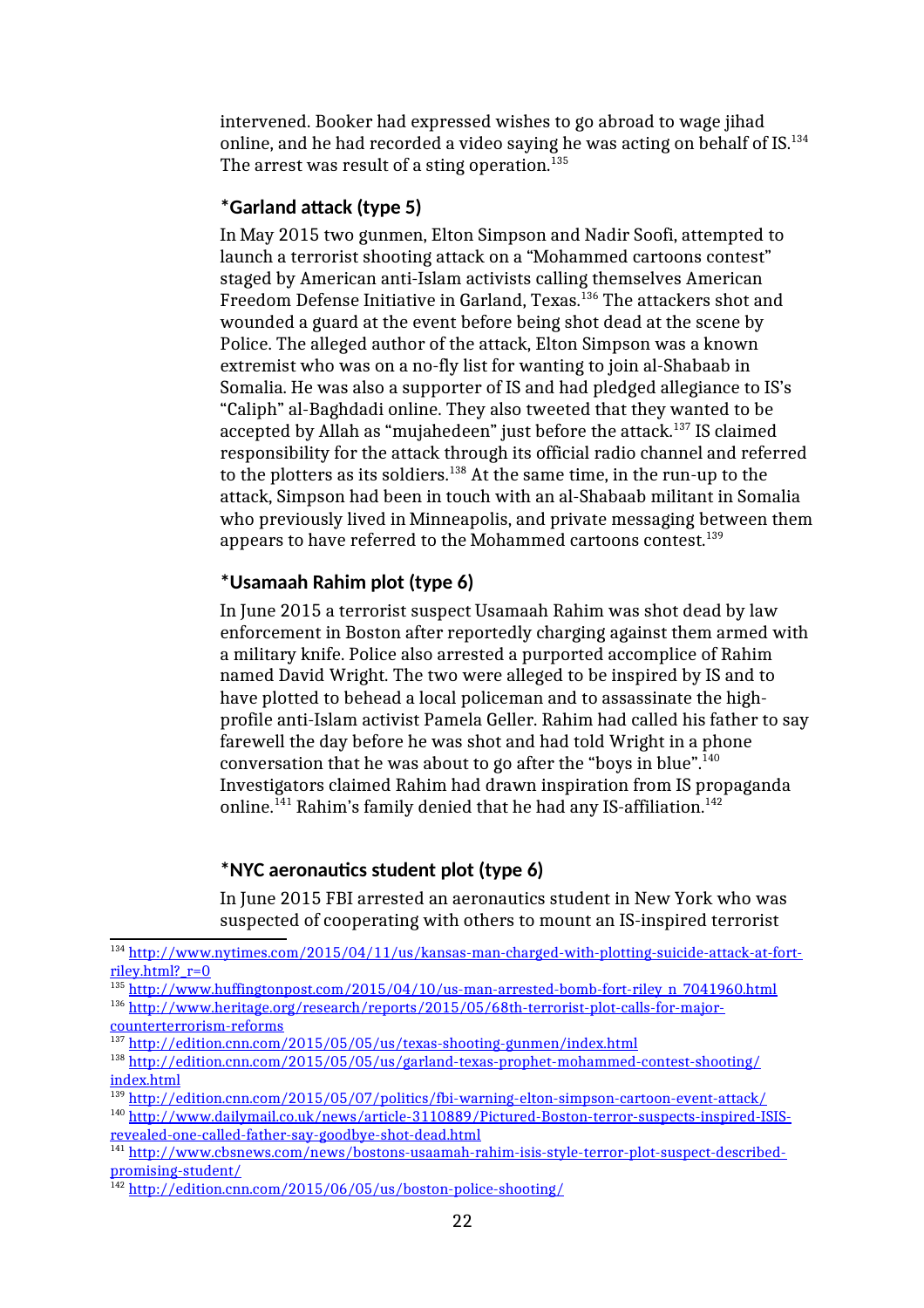bomb attack. The suspect, Munther Omar Saleh, had reportedly planned to target the New York subway.<sup>143</sup> Saleh and another suspect were apprehended when they charged against an FBI vehicle following them. Saleh had expressed support for IS in "numerous online postings" and announced on Twitter that he feared al-Qaida was becoming too moderate.<sup>144</sup> It is not entirely clear if the arrest of Saleh was a sting operation at the time of writing.

## **Australia/New Zealand**

#### **2011-2013**

[In the period 2011-2013, 17 low-level incidents appeared to be Syriarelated in Australia.<sup>145</sup> Examples include the petrol bombing of a Turkish Alawite center in Melbourne in March 2012 and the arson of an Alawite prayer room in Melbourne in the same period. One Australian foreign fighter with IS, Jack Bilardi, left bomb-making equipment behind, when he headed to Syria in August 2014, suggesting he may have considered a plot in Australia. $146$ ]

#### **2014**

## **\*Brisbane plot (Kruezi) (type 6)**

On 10 September 2014, police raided an Islamic bookstore in Brisbane, arresting Agim Kruezi (22) and Omar Succarieh (31).<sup>147</sup> A third suspect, Louis Maestracci (32) was later arrested in the same investigation.<sup>148</sup> They were initially charged with recruitment and fundraising for groups in Syria, and in Kruezi and Succarieh's case, of planning to fight in Syria. Succarieh was charged with fundraising for Jabhat al-Nusra.<sup>149</sup> But later Kruezi was charged with transporting a firearm and of possessing machetes, knives, balaclavas and military fatigues in preparation for an attack on Australian soil.<sup>150</sup> There was no mention or evidence of prior trips to Syria. Police said that between 18 July and 5 September 2014, Kruezi had recruited another person become a member of IS.<sup>151</sup> Succarieh'

<sup>&</sup>lt;sup>143</sup> http://edition.cnn.com/2015/06/16/politics/isis-american-helping-new-york/index.html? Sr=twtsr061615newyorkisis6pstoryphoto

<sup>144</sup> http://www.theguardian.com/us-news/2015/jun/17/new-york-student-arrested-isis-inspired-bombplot

<sup>145</sup> http://andrewzammit.org/2013/06/30/list-of-syria-related-violent-incidents-in-australia/

<sup>146</sup> http://www.abc.net.au/news/2015-03-12/bilardi-left-bomb-making-material-home-before-leavingto-join-is/6307370

<sup>&</sup>lt;sup>147</sup> http://www.brisbanetimes.com.au/queensland/islamic-book-store-raid-men-face-court-20140911-10fa51.html

<sup>&</sup>lt;sup>148</sup> http://ww<u>w.usnews.com/news/world/articles/2014/10/16/man-charged-with-planning-australian-</u> terror-attack

<sup>149</sup> http://www.dailymail.co.uk/news/article-2796649/accused-terrorist-agim-kruezi-stocked-weaponsplotting-home-soil-terror-attack.html

<sup>150</sup> http://www.dailymail.co.uk/news/article-2796649/accused-terrorist-agim-kruezi-stocked-weaponsplotting-home-soil-terror-attack.html

<sup>151</sup> http://www.couriermail.com.au/news/queensland/father-of-terror-accused-agim-kruezi-rejectspolice-allegations-his-son-was-recruiting-is-soldiers/story-fnihsrf2-1227055846486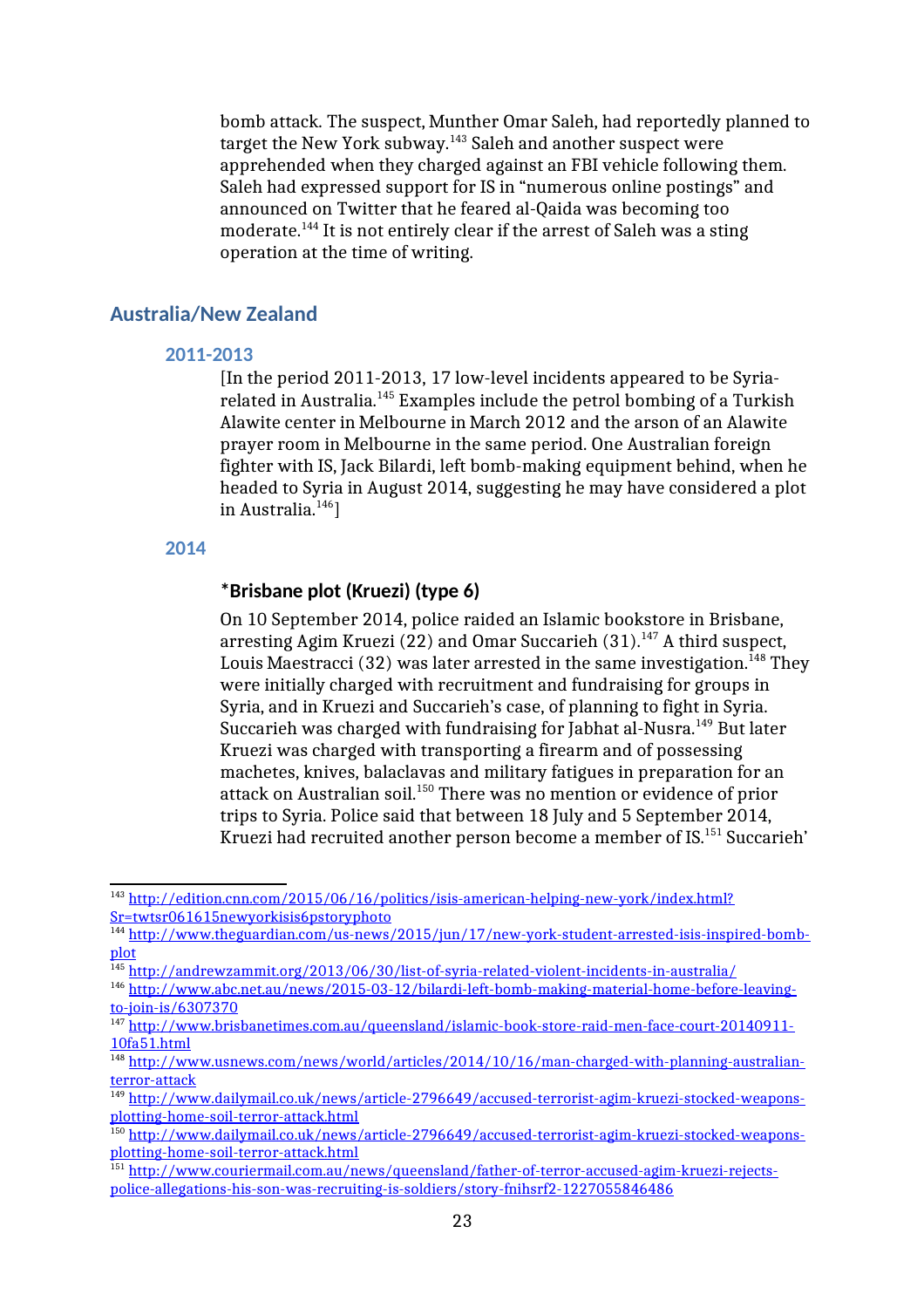brother Ahmed allegedly blew himself up in a truck bomb in Syria in September 2014.<sup>152</sup>

# **\*Baryalei-Azari plot (type 4)**

On 17 September 2014, over 800 Australian police officers raided homes in Sydney and Brisbane, arresting 15 people. One person, Omarjan Azari (22), was charged with preparing a terrorist attack on Australian soil.<sup>153</sup> A few days prior to the raid, Azari had allegedly been in telephone contact with Syria-based Australian ISIS member Mohammad Ali Baryalei. In February 2015, a court heard transcripts of a conversation in which Baryalei told Azari to "pick any random unbeliever" and "finish him, finish her [and] put the flag of the state in the background". Azari allegedly replied "Yeah." Baryalei told Azari to pick "a tourist or backpacker, American, French or British, like that's even better", to send the message: "If you kill our people we will also kill your people one by one." Baryalei wanted Azari and two or three other "heavy duty boys with perfect faith" to kill "continuously", saying he carried orders from the "commander of the faithful". Azari allegedly replied: "If this is what the commander says, I'm happy with it, praise be to Allah".<sup>154</sup> In a second call, on or around 16 September 2014, Azari told Baryalei he wanted to postpone the operation two months "get out from being under surveillance." Baryalei (33) was an Australian of Afghan origin who was said to be a prominent recruiter of Australian foreign fighters to Syria and the most senior Australian national in IS before his death in late October 2014.<sup>155</sup>

# **\*Melbourne Police Stabbing (type 6)**

On 24 September, an 18-year old man attacked two police officers with a knife outside a Melbourne police station, wounding both before being shot and killed by the officers.<sup>156</sup> The attacker had turned up by his own free will at Endeavour Hills police station for a meeting with police. He was later identified as Numan Haider.<sup>157</sup> He had not been to Syria, but some time earlier he had waved what appeared to be an Islamic State group flag at a shopping mall.<sup>158</sup> Haider had been attending Al-Furqan, a controversial Islamic centre in Melbourne.<sup>159</sup>

<sup>152</sup> http://www.couriermail.com.au/news/queensland/father-of-terror-accused-agim-kruezi-rejectspolice-allegations-his-son-was-recruiting-is-soldiers/story-fnihsrf2-1227055846486

<sup>153</sup> http://mashable.com/2014/09/17/massive-raids-as-anti-terrorism-operation-underway-in-<u>australia/</u>;

<sup>&</sup>lt;sup>154</sup> http://www.theguardian.com/australia-news/2015/feb/24/terrorism-suspect-omarjan-azari-told-topick-any-random-unbeliever-and-film-killing

<sup>&</sup>lt;sup>155</sup> http://mashable.com/2014/09/09/senior-australian-islamic-state-recruiter-identified-as-former nightclub-bouncer/ ; http://www.theguardian.com/world/2014/oct/29/mohammad-ali-baryaleiaustralia-alleged-senior-isis-recruiter-killed.

<sup>156</sup> http://www.frasercoastchronicle.com.au/news/teen-shot-and-killed-counter-terrorism-police/ 2397502/

<sup>157</sup> https://www.pulse.me/ap/5e5f837d22eb4299bac3c7d81dd4c4cc

<sup>158</sup> https://www.pulse.me/ap/5e5f837d22eb4299bac3c7d81dd4c4cc

<sup>159</sup> http://www.abc.net.au/news/2015-04-20/melbourne-counterterrorism-raids-plot-to-kill-policeofficer/6407586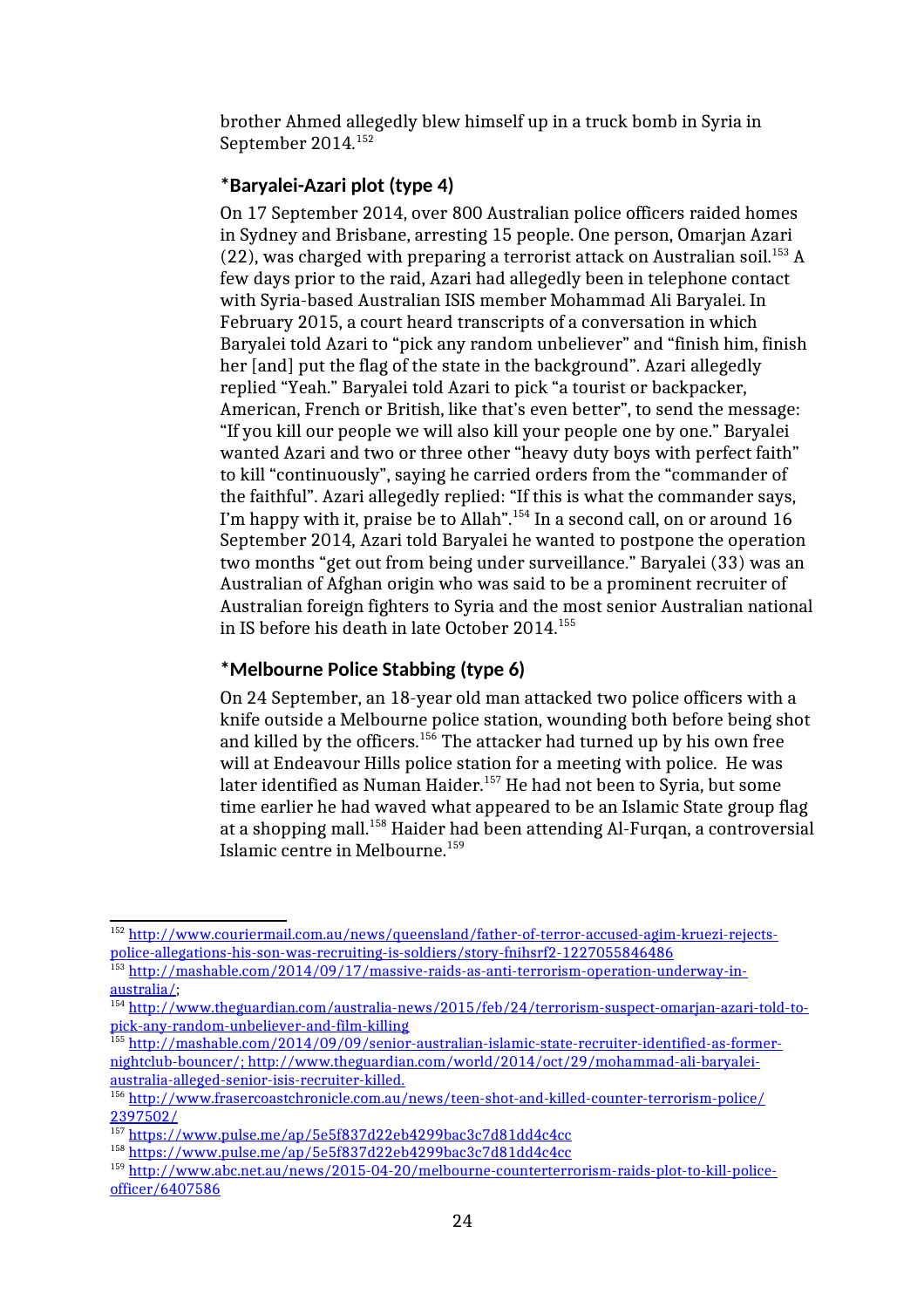### **\*Sydney hostage taking (type 6)**

On 15 December, a man armed with a shotgun took 18 people hostage at the Lindt Chocolate Store in downtown Sydney. After a 16-hour siege, police raided the site and killed the attacker. One person was killed by the gunman, and another was killed by a police bullet during the raid. Four additional people were wounded. The gunman had demanded to speak to the Australian prime minister. He claimed there were four explosive devices around Sydney, which turned out to be untrue. Early in the raid, the gunman also demanded that an ISIL flag be brought to him. He also made hostages record videos saying, among other things, that "this is an attack on Australia by the Islamic State."<sup>160</sup> The perpetrator was identified as Man Haron Monis, an Iranian convert to salafi Islam who had a history of criminal convictions, personal problems, and radical religious activism.<sup>161</sup> He had not been to Syria and appears not to have had any direct connection with groups there.

#### **2015**

## **\*Fairfield plot (type 6)**

On 10 February 2015, police arrested Omar Al-Kutobi (24) and Mohammad Kiad (25) in Fairfield, Sydney and charged them with planning a terrorist attack.<sup>162</sup> In their home, the police allegedly found an IS flag, a machete and a knife, and a video recording of one of the men talking about carrying out an attack. Prime Minister Tony Abbott later said in Parliament that the video recording showed "one suspect kneeling in front of the ISIL flag with the two knives whilst making a statement in Arabic." The video was allegedly filmed by Mohammad Kiad and showed Kutobi holding both knives and vowing to strike the kidneys and necks of white people "today".<sup>163</sup> Police allege the men had plotted to attack several targets, including police and a prayer hall in Sydney. Al-Kutobi had been an IT student who had come to Australia as a refugee from Iraq around 2003.<sup>164</sup> His father lived in Germany and his mother in Iraq. He appears to have radicalized quickly; as late as 2013, he had wanted to join the Australian military and had enthusiastically completed the Australian citizenship ceremony. But his neighbors and his father said that in mid-2014 he had started becoming "agitated and more devout". Six months before his arrest, he had told his father he wanted to go back to Iraq to see his mother. The Sydney Morning Herald reported that "They were glued to their television during the Lindt Cafe siege and changed their appearance in the weeks after, trading Nike sneakers and Dolce & Gabbana jeans for religious robes and beards. Kiad, who worked as a nurse in Kuwait, began

<sup>160</sup> http://www.smh.com.au/nsw/sydney-siege-over-lindt-cafe-gunman-forces-hostages-to-appear-invideos-20141216-127wgy.html

<sup>161</sup> http://www.smh.com.au/nsw/sydney-siege-man-haron-monis-humanitarian-and-terrorist-20141219- 12ajn5.html

 $\frac{162 \text{ http://mobile.nytimes.com/2015/02/11/world/asia/australia-holds-2-in-terrorism-case.html?}}{$ r=0

<sup>163</sup> http://www.smh.com.au/national/inside-the-mind-of-student-terror-suspect-omar-alkutobi-20150214-13d18k.html

<sup>&</sup>lt;sup>164</sup> http://www.smh.com.au/national/inside-the-mind-of-student-terror-suspect-omar-alkutobi-20150214-13d18k.html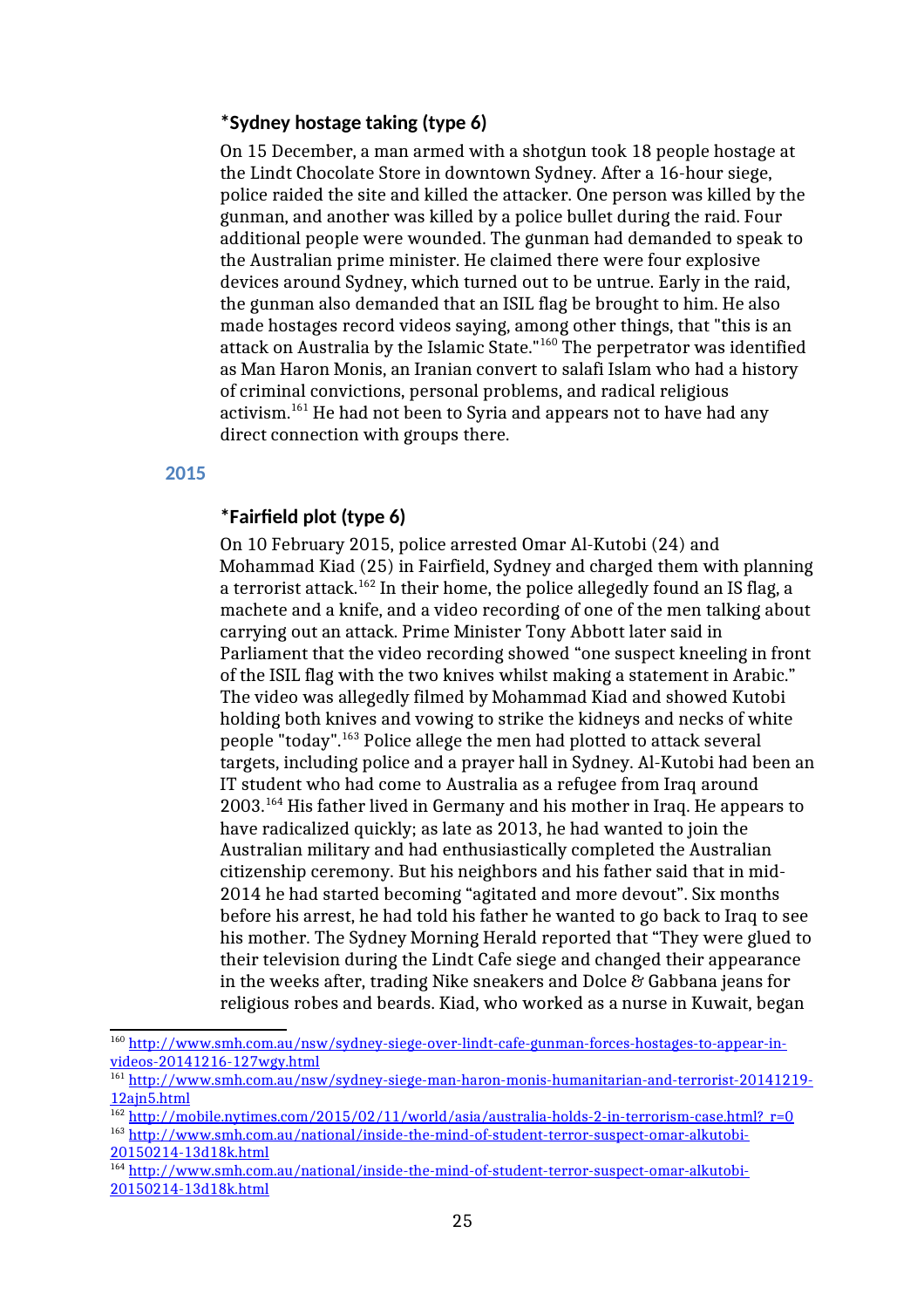obsessively posting messages from a fan page for Egyptian sheikh Abdul-Hamid Kishk." Kutobi had told his father that he felt alone in Australia and was struggling with work and study. He allegedly lost his job a week before the arrest.<sup>165</sup>

## **\*Anzac day plot (type 6)**

On 18 April 2015, police arrested five teenagers in Melbourne and later charged two of them with planning a terrorist attack. Police said they were suspected of preparing an attack at the ANZAC Day ceremony in Melbourne on 25 April.<sup>166</sup> Police said the plot involved "edged weapons" and that "there was reference to an attack on police". Police also said "some evidence that we have collected at a couple of the scenes, and some other information we have, leads us to believe that this particular matter was ISIS-inspired." A security source later said the plot involved running a police officer over with a car and then killing him with a knife. They would then take the officer's gun and go on a shooting rampage to their deaths. $167$ The two main suspects were later identified as Sevdet Besim (18) and Harun Causevic (18). A third suspect, Merhan Azami, was later charged with possessing prohibited weapons and accused of having imported dozens of weapons from overseas.<sup>168</sup> The suspects were linked to Numan Haider, perpetrator of the September 2014 police stabbing. They also had links to Al-Furqa, a controversial Islamic center in Melbourne. In a curious development, a 14-year old boy was arrested in Blackburn, UK, on 20 April as part of the same investigation.<sup>169</sup> He was charged with inciting a terrorist beheading and inciting a terrorist attack in Australia.<sup>170</sup> Besim allegedly had a telephone conversation with the 14-year old British boy. According to ABC News: "Australian counter-terrorism officials are investigating links between the most senior Australian with the Islamic State terror group, Neil Prakash, and the group of Melbourne teenagers who were targeted in Saturday's raids. Twenty-three-year-old Prakash, of Fijian-Indian and Cambodian background, is an Islamic convert and travelled to Syria in early 2013, where he took the nom de guerre Abu Khalid al Cambodi. He is now the chief recruiter of Australians for IS, filling the void left by the death of Mohammed Ali Baryalei in fighting last year. Police said that during the period they were monitoring the suspects, police officers in a patrol car saw Mr Causevic wave the black shahada flag at them while in Brighton Road, in Melbourne's inner south-east, in mid-April.<sup>171</sup>

<sup>&</sup>lt;sup>165</sup> http://www.smh.com.au/national/inside-the-mind-of-student-terror-suspect-omar-alkutobi-20150214-13d18k.html

<sup>166</sup> https://www.pulse.me/ap/5e5f837d22eb4299bac3c7d81dd4c4cc

<sup>167</sup> http://www.abc.net.au/news/2015-04-20/melbourne-counterterrorism-raids-plot-to-kill-policeofficer/6407586

<sup>&</sup>lt;sup>168</sup> http://www.theage.com.au/victoria/more-charges-for-anzac-day-terror-plot-teen-20150430-1mx4b5.html

<sup>&</sup>lt;sup>169</sup> http://www.telegraph.co.uk/news/uknews/terrorism-in-the-uk/11549258/Boy-14-arrested-in-Britain-over-terror-plot-in-Australia.html ; http://www.dailymail.co.uk/news/article-3046761/Policearrest-14-year-old-boy-Blackburn-connection-Australian-terror-plot.html

<sup>&</sup>lt;sup>170</sup> http://www.theguardian.com/uk-news/2015/apr/23/british-boy-charged-over-alleged-anzac-dayterror-plot-in-australia